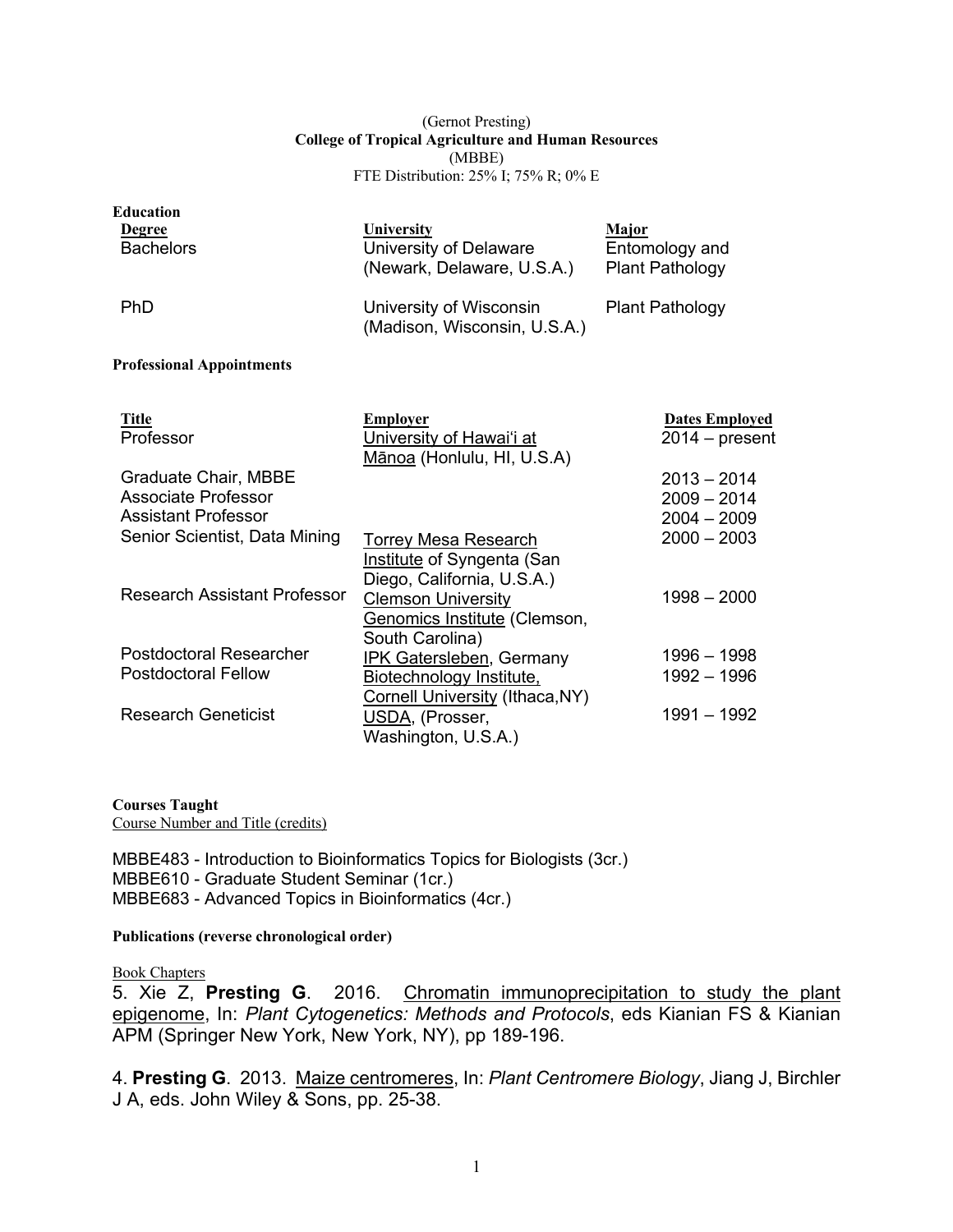3. Lange BM, **Presting G**. 2004. Genomic survey of metabolic pathways in rice, In: *Recent Advances in Phytochemistry*, Romeo, John T., ed., Elsevier Science, Amsterdam, pp. 111-137.

2. Wing RA, Yu Y, **Presting G**, Frisch D, Wood T, Woo S-S, Budiman MA, Mao L, Kim HR, Rambo T, Fang E, Blackmon B, Goicoechea JL, Higingbottom S, Sasinowski M, Tomkins J, Dean RA, Soderlund C, McCombie WR, Martienson R, de al Bastide M, Wilson R, Johnson D. 2002. Sequence-tagged connector / DNA fingerprint framework for rice genome sequencing. In: *Rice Genetics IV*. pp. 215 to 225. The International Rice Research Institute. Science Publishers Inc. New Delhi, India.

1. **Presting G**, Budiman MA, Wood T, Yu Y, Kim HR, Goicoechea JL, Fang E, Blackman B, Jiang J, Woo SS, Dean RA, Frisch D, Wing RA. 2001. A framework for sequencing the rice genome. In: *Rice Biotechnology: Improving yield, stress tolerance and grain quality*, Jamie A. Goode and Derek Chadwick, eds., John Wiley & Sons, New York, pp. 236:13-27.

Refereed Journal Publications

58. Liu J, Seetharam AS, Chougule K, Ou S, Swentowsky KW, Gent JI, Llaca V, Woodhouse MR, Manchanda N, **Presting GG**, Kudrna DA, Alabady M, Hirsch CN, Fengler KA, Ware D, Michael TP, Hufford MB, Dawe RK. 2020. Gapless assembly of maize chromosomes using long-read technologies. *Genome Biol.* 21(1):121. doi: 10.1186/s13059-020-02029-9.

57. **Presting G.** 2018. Centromeric retrotransposons and centromere function. *Current Opinion in Genetics & Development* 49:79-84.



56. Jiao Y, Peluso P, Shi J, Liang T, Stitzer MC, Wang B, Campbell M, Stein JC, Wei X, Chin C-S, Guill K, Regulski M, Kumari S, Olson A, Gent J, **Schneider KL**, **Wolfgruber TK**, May M, Springer N, Antoniou E, McCombie R, **Presting G**, McMullen M, Ross-Ibarra J, Dawe RK, Hastie A, Rank DR, Ware D. 2017. Improved maize reference genome with single-molecule technologies. *Nature* 546:524-527. DOI:10.1038/nature22971.

55. **Wolfgruber TK**, **Nakashima MM**, **Schneider KL**, **Sharma A**, **Xie Z**, Albert PS, Xu R, Bilinski P, Dawe RK, Ross-Ibarra J, Birchler JA, **Presting G**. 2016. High quality maize centromere 10 sequence reveals evidence of frequent recombination events. *Front. Plant Sci.* **7**:308. DOI: 10.3389/fpls.2016.00308.



54. **Schneider KL**, **Xie Z**, **Wolfgruber TK**, **Presting G**. 2016. Inbreeding drives maize centromere evolution. *Proc Natl Acad Sci USA.* 113(8):E987-E996. DOI: 10.1073/pnas.1522008113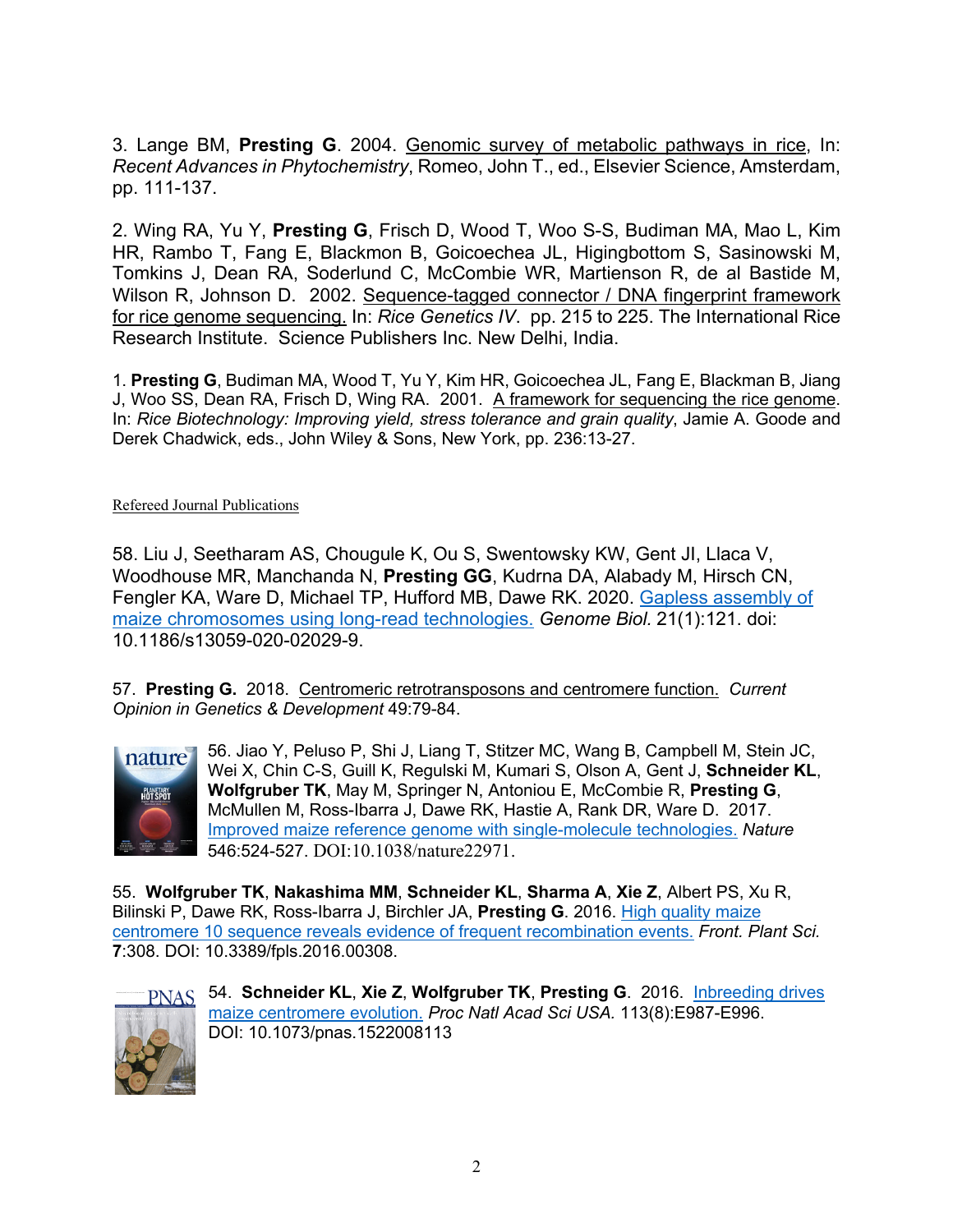53. Sherwood AR, Carlile AL, Neumann JM, Kociolek JP, Johansen J, Lowe RL, Conklin KY, **Presting G. 2014.** The Hawaiian Freshwater Algae Biodiversity Survey (2009-2014): systematic and biogeographic trends with an emphasis on the macroalgae. *BMC Ecology,*  14:28. DOI: 10.1186/s12898-014-0028-2

52. Sharma A and **Presting G**. 2014. Evolution of Centromeric Retrotransposons in Grasses. *Genome Biology and Evolution*. DOI: 10.1093/gbe/evu096*.*

51. Campbell MA, **Presting G**, Bennett MS, Sherwood, AR. 2014. Highly conserved organellar genomes in the Gracilariales as inferred using new data from the Hawaiian invasive alga *Gracilaria salicornia* (Rhodophyta). *Phycologia*, 53:109-116*.*

50. Sharma A, Wolfgruber TK, **Presting G**. 2013. Tandem repeats derived from centromeric retrotransposons. *BMC Genomics*, 14:142.

49. Sherwood AR, Wang N, Carlile AL, Neumann JM, Wolfgruber TK, **Presting G**. 2012. The Hawaiian Freshwater Algal Database (HfwADB): a laboratory LIMS and online biodiversity resource. *BMC Ecology*, 12:22, DOI:10.1186/1472-6785-12-22.

48. Yakabe LE, Maccree MM, Sudarshana P, McClean AE, Parker SR, Wechter WP, **Presting G**, Marutani-Hert M and Kluepfel DA. 2012. Novel PCR primers for detection of genetically diverse virulent *Agrobacterium tumefaciens* biovar 1 strains. *Journal of General Plant Pathology*, DOI: 10.1007/s10327-012-0364-z.

47. Birchler JA and **Presting G**. 2012. Retrotransposon insertion targeting: a mechanism for homogenization of centromere sequences on nonhomologous chromosomes. *Genes and Development* 26:638-640.

46. Birchler JA, Gao Z, Sharma A, **Presting G** and Han F. 2011. Epigenetic aspects of centromere function in plants. *Current Opinion in Plant Biology*, 14:217-222.

45. Schneider KL, Marrero G, Alvarez A and **Presting G**. 2011. Rapid identification of plant pathogenic bacteria below the species level using a computationally derived DNA marker. *PLoS ONE* 6(4): e18496. DOI:10.1371/journal.pone.0018496.

44. Gent JI, Schneider KL, Topp CN, Rodriguez C, **Presting GG** and Dawe RK. 2011. Distinct influences of tandem repeats and retrotransposons on CENH3 nucleosome positioning. *Epigenetics & Chromatin*, 4:3 DOI:10.1186/1756-8935-4-3.

43. Sherwood AR, Sauvage T, Kurihara A, Conklin KY and **Presting G**. 2010. A comparative analysis of COI, LSU and UPA marker data for the Hawaiian florideophyte Rhodophyta: implications for DNA barcoding of red algae. *Cryptogamie-Algologie*, 31(4):451-465.

42. Sherwood AR, Kurihara A, Conklin KY, Sauvage T and **Presting G**. 2010. The Hawaiian Rhodophyta Biodiversity Survey (2006-2010): a summary of principal findings. *BMC Plant Biology*, 10:258. DOI:10.1186/1471-2229-10-258.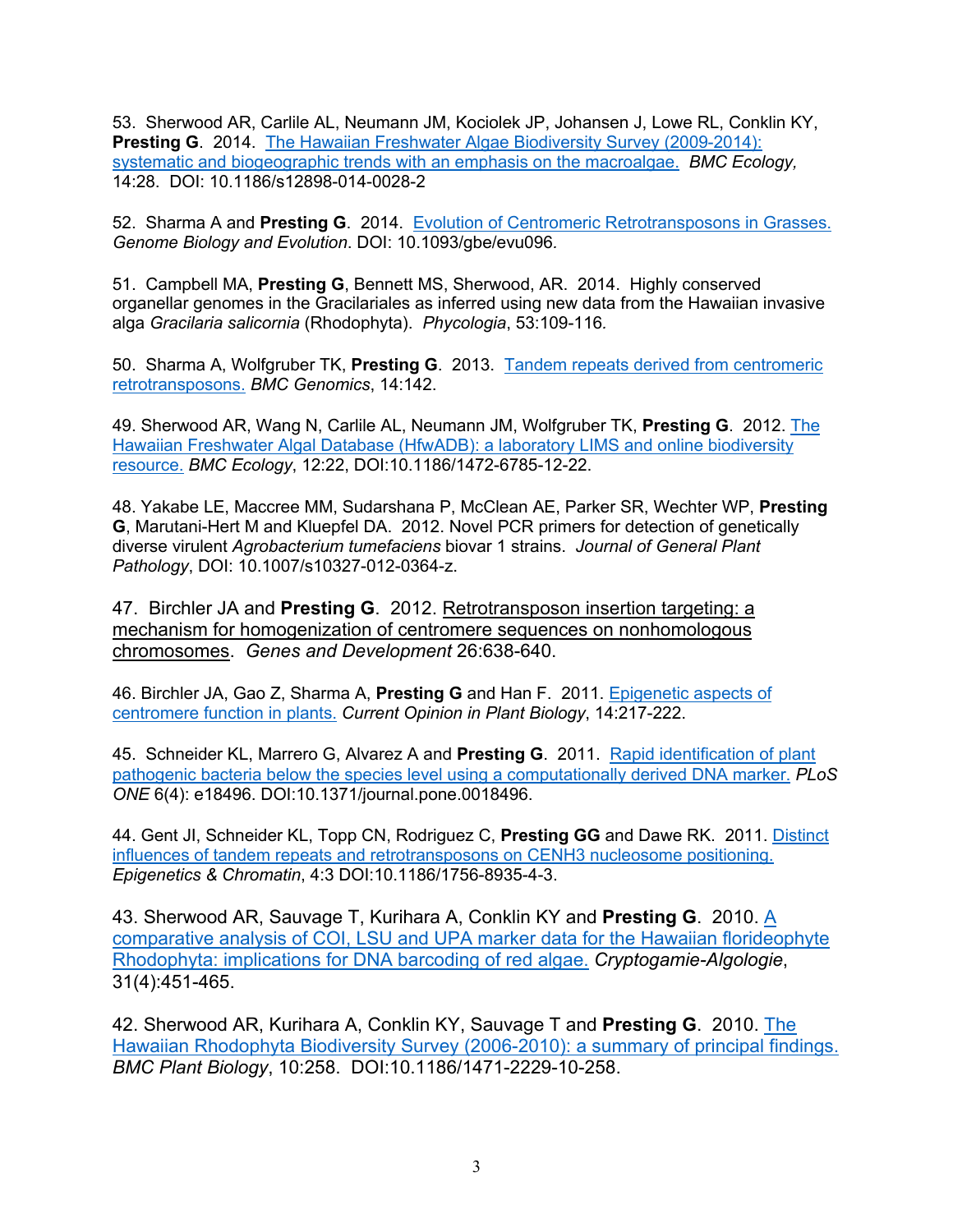41. Shi J, Wolf SE, Burke JM, **Presting GG**, Ross-Ibarra J, Dawe RK. 2010. Widespread Gene Conversion in Centromere Cores. *PLoS Biol* 8(3): e1000327. DOI:10.1371/journal.pbio.1000327.

40. Wolfgruber TK, **Presting G**. 2010. JunctionViewer: customizable annotation software for repeat-rich genomic regions. *BMC Bioinformatics*, **11:**23. DOI:10.1186/1471-2105-11-23.

39. Wolfgruber TK, Sharma A, Schneider KL, Albert PS, Koo D-H, Shi J, Lee H, Gao Z, Han F, Xu R, Allison J, Birchler JA, Jiang J, Dawe RK, **Presting G**. 2009. Maize centromere structure and evolution: sequence analysis of centromeres 2 and 5 reveals dynamic loci shaped primarily by retrotransposons. *PLoS Genet* 5(11): e1000743. DOI:10.1371/journal.pgen.1000743.



38. Schnable PS, Ware D, Fulton RS, Stein JC, Wei F, Pasternak S, Liang C, Zhang J, Fulton L, Graves TA, Minx P, Reily AD, Courtney L, Kruchowski SS, Tomlinson C, Strong C, Delehaunty K, Fronick C, Courtney W, Rock SM, Belter E, Du F, Kim K, Abbott RM, Cotton M, Levy A, Marchetto P, Ochoa K, Jackson SM, Gillam B, Chen W, Yan L, Higginbotham J, Cardenas M, Waligorski J, Applebaum E, Phelps L, Falcone J, Kanchi K,

Thane T, Scimone A, Thane N, Henke J, Wang T, Ruppert J, Shah N, Rotter K, Hodges J, Ingenthron E, Cordes M, Kohlberg S, Sgro J, Delgado B, Mead K, Chinwalla A, Leonard S, Crouse K, Collura K, Kudrna D, Currie J, He R, Angelova A, Rajasekar S, Mueller T, Lomeli R, Scara G, Ko A, Delaney K, Wissotski M, Lopez G, Campos D, Braidotti M, Ashley E, Golser W, Kim H, Lee S, Lin J, Dujmic Z, Kim W, Talag J, Zuccolo A, Fan C, Sebastian A, Kramer M, Spiegel L, Nascimento L, Zutavern T, Miller B, Ambroise C, Muller S, Spooner W, Narechania A, Ren L, Wei S, Kumari S, Faga B, Levy M, McMahan L, Buren PV, Vaughn MW, Ying K, Yeh CT, Emrich SJ, Jia Y, Kalyanaraman A, Hsia AP, Barbazuk WB, Baucom RS, Brutnell TP, Carpita NC, Chaparro C, Chia J, Deragon J, Estill JC, Fu Y, Jeddeloh JA, Han Y, Lee H, Li P, Lisch DR, Liu S, Liu Z, Nagel DH, McCann MC, SanMiguel P, Myers AM, Nettleton DS, Nguyen J, Penning BW, Ponnala L, Schneider KL, Schwartz DC, Sharma A, Soderlund C, Springer NM, Sun Q, Wang H, Waterman M, Westerman R, Wolfgruber TK, Yang L, Yu Y, Zhang L, Zhou S, Zhu Q, Bennetzen JL, Dawe RK, Jiang J, Jiang N, **Presting GG**, Wessler SR, Aluru S, Martienssen RA, Clifton SW, McCombie WR, Wing RA, Wilson RK. 2009. The B73 maize genome: complexity, diversity and dynamics. *Science*, 326:1112-1115.

37. Wang N, Sherwood AR, Kurihara A, Conklin KY, Sauvage T, **Presting G**. 2009. The Hawaiian Algal Database: a laboratory LIMS and online resource for biodiversity data. *BMC Plant Biology*, 9:117.



36. Sharma A, Schneider KL and **Presting G**. 2008. Sustained retrotransposition is mediated by nucleotide deletions and inter-element recombinations. *Proc Natl Acad Sci USA*, 105:15470-15474.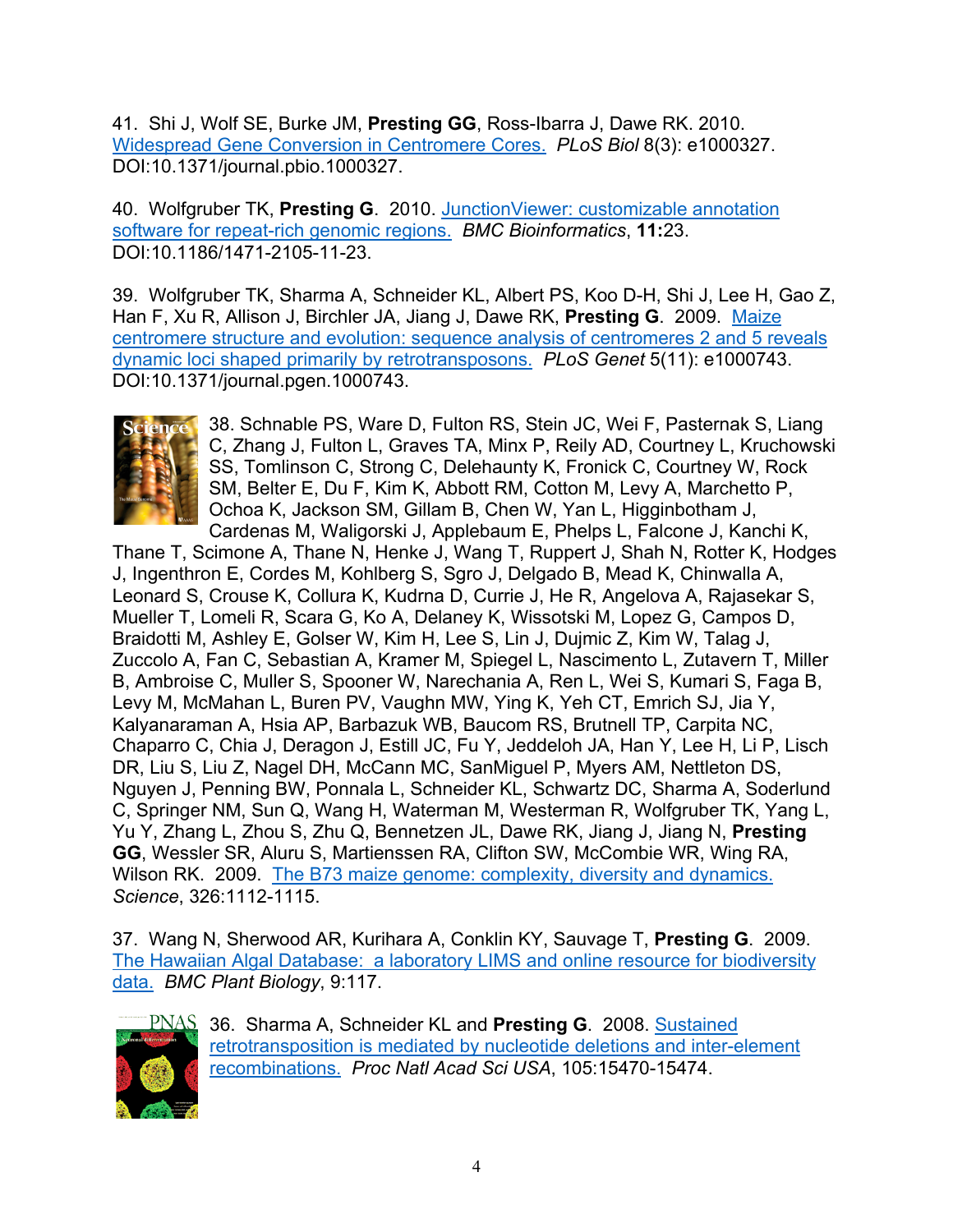35. Paull RE, Irikura B, Wu P, Turano H, Chen NJ, Blas A, Fellman JK, Gschwend AR, Wai CM, Yu Q, **Presting G**, Alam M, Ming R. 2008. Fruit development, ripening and quality related genes in the papaya genome. *Tropical Plant Biol. 1:246–277.*

34. Sharma A, **Presting G**. 2008. Centromeric retrotransposon lineages predate the maize/rice divergence and differ in abundance and activity. *Mol Gen Genomics*, 279:133– 147.

33. Sherwood A, Chan YL and **Presting G**. 2008. Application of universally amplifying plastid primers to environmental sampling of a stream periphyton community. *Mol Ecol Resour*, 8 (5), 1011-1014.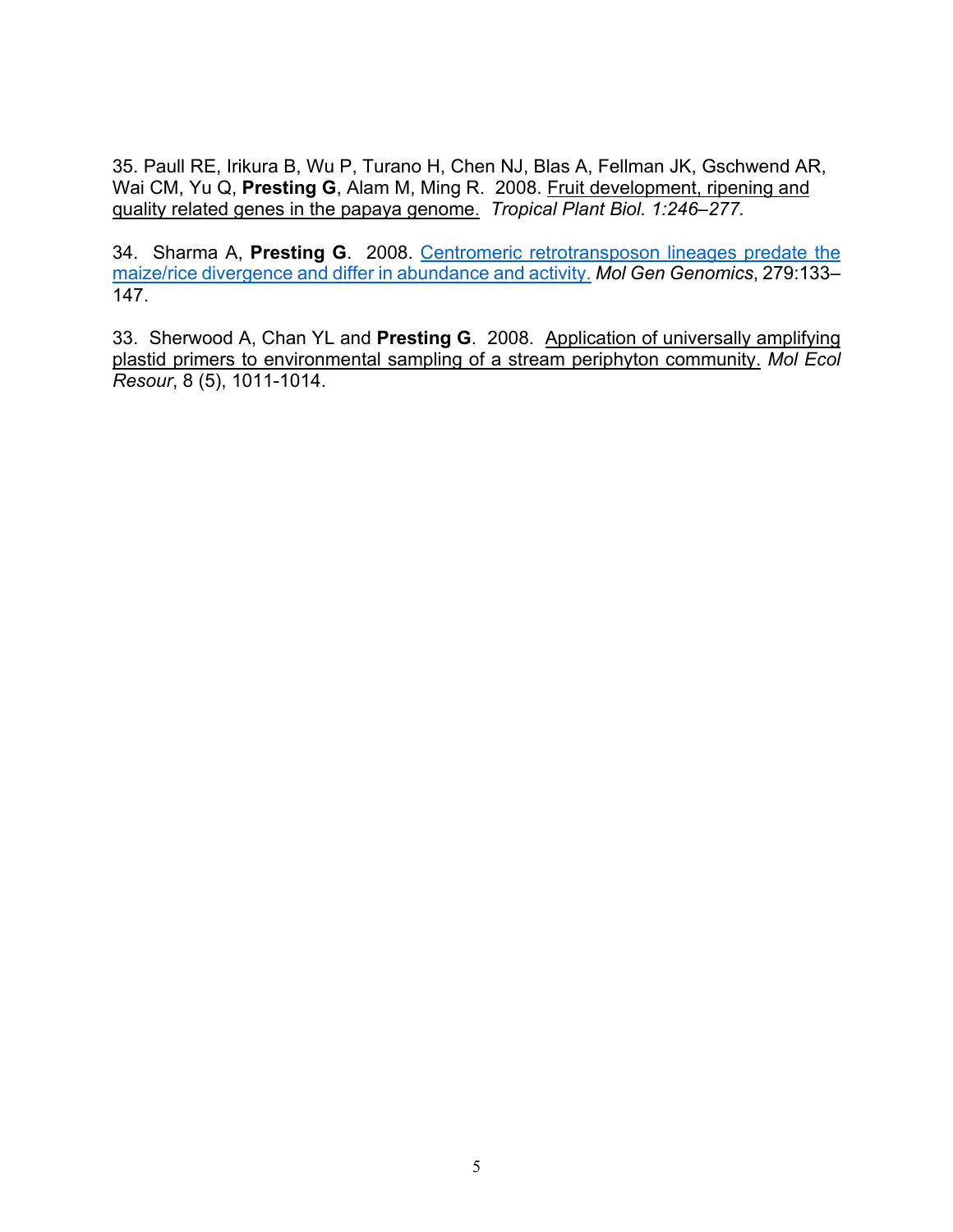

**1210** 32. Ming R, Hou S, Feng Y, Yu Q, Dionne-Laporte A, Saw JH, Senin P, Wang W, Ly BV, Lewis KLT, Salzberg SL, Feng L, Jones MR, Skelton RL, Murray JE, Chen C, Qian W, Shen J, Du P, Eustice M, Tong E, Tang H, Lyons E, Paull RE, Michael TP, Wall K, Rice D, Albert H, Wang M, Zhu YJ, Schatz M, Nagarajan N, Agbayani R, Guan P, Blas A, Wai CM, Ackerman CM, Ren Y, Liu C, Wang J, Wang J, Na J, Shakirov EV, Haas B, Thimmapuram J, Nelson

D, Wang X, Bowers JE, Gschwend AR, Delcher AL, Singh R, Suzuki JY, Tripathi S, Neupane K, Wei H, Irikura B, Paidi M, Jiang N, Zhang W, **Presting G**, Windsor A, Pérez RN, Torres MJ, Feltus FA, Porter B, Li Y, Burroughs AM, Luo M, Liu L, Christopher DA, Mount SM, Moore PH, Sugimura T, Jiang J, Schuler MA, Friedman V, Mitchell-Olds T, Shippen D, dePamphilis CW, Palmer JD, Freeling M, Paterson AH, Gonsalves D, Wang L, Alam M. 2008. Genome of the transgenic tropical fruit tree papaya (*Carica papaya* L.). *Nature*, 452:991-996.

31. Sherwood AR, Vis ML, Entwisle TJ, Necchi O and **Presting G**. 2008. Contrasting intra- versus inter-specific sequence variation for representatives of the Batrachospermales (Rhodophyta): a comparison of two markers. *Phycological Research*, 56:269-279.

30. Umylny B, **Presting G** and Ward WS. 2007. Evidence of Alu expression in dbEST. *Archives of Andrology*, 53:207-18.

29. Eustice M, Yu Q, Lai CWJ, Moore PH, **Presting G** and Ming R. 2007. Development and use of microsatellite markers for genetic analysis in papaya. *Tree Genetics and Genomes*, 4:333-341, DOI 10.1007/s11295-007-0112-2.

28. Umylny B, **Presting G**, Efird J and Ward WS. 2007. Near full-length Alu and B1 repeat sequences within protein coding regions and other expressed transcripts. *Journal of Cellular Biochemistry*, 102:110-121, DOI: 10.1002/jcb.21278.

27. Sherwood AR, **Presting G**. 2007. Universal primers amplify a potential DNA barcode region for eukaryotic algae. *Journal of Phycology*, 43:605-608.

26. **Presting G**. 2006. Identification of conserved regions in the plastid genome – implications for DNA barcoding and biological function. *Canadian Journal of Botany*, 84:1434-1443.

25. Luce A, Sharma A, Mollere O, Wolfgruber TK, Nagaki K, Jiang J, **Presting G**, Dawe RK. 2006. Precise centromere mapping using a combination of repeat junction markers and chromatin immunoprecipitation-PCR. *Genetics* 174:1057-61.

24. Jenkins DM, Chami B, Kreuzer M, **Presting G**, Alvarez A, Liaw BY. 2006. Hybridization probe for femtomolar quantification of selected nucleic acid sequences on a disposable electrode. *Anal Chem*. 78:2314-8.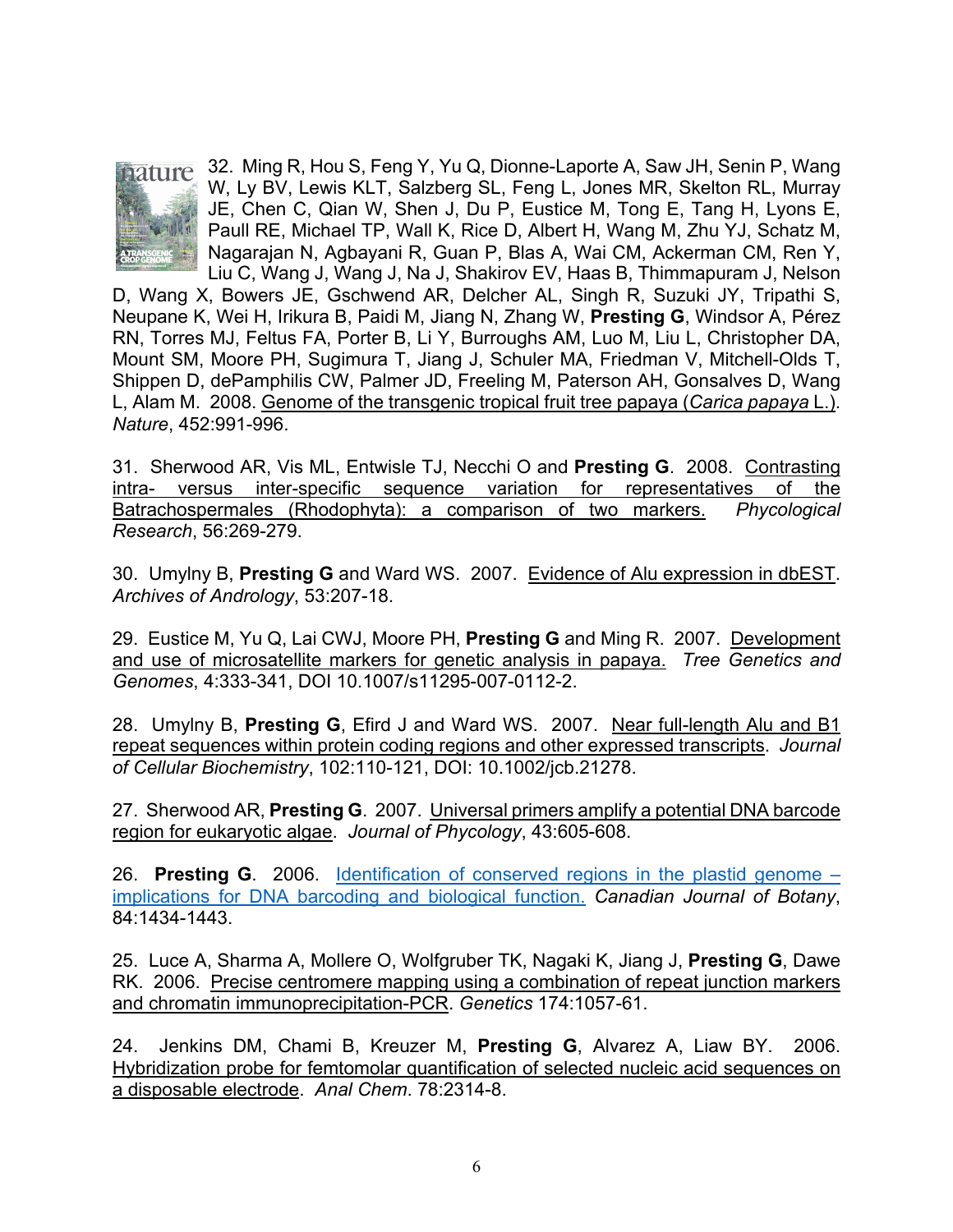23. Lai CW, Yu Q, Hou S, Skelton RL, Jones MR, Kanako LTJ, Murray J, Eustice M, Agbayani R, Guan P, Moore P, Ming R, **Presting G**. 2006. Analysis of papaya BAC end sequences reveals first insights into the organization of a fruit tree genome. *Mol. Gen. Genomics* 276:1-12.

22. Gabriel DW, Allen C, Schell M, Denny T, Greenberg J, Duan YP, Flores-Cruz Z, Huang Q, Clifford JM, **Presting G**, Gonzalez ET, Reddy J, Elphinstone J, Swanson J, Yao J, Mulholand V, Liu L, Farmerie W, Patnaikuni M, Balogh B, Norman D, Alvarvez A, Castillo JA, Jones J, Saddler G, Walunas T, Zhukov A and Mikhailova N. 2006. Identification of open reading frames unique to a select agent: *Ralstonia solanacearum* race 3 biovar 2. *Mol. Plant Microbe Interact*ions. 19:69-79.

21. **Presting G**. 2003. Mapping multiple co-sequenced T-DNA integration sites within the Arabidopsis genome. *BioInformatics* 19(5):579-586.

20. Sessions A, Burke E, **Presting G**, Aux G, McElver J, Patton D, Dietrich B, Ho P, Bacwaden J, Ko C, Clarke JD, Cotton D, Bullis D, Snell J, Miguel T, Hutchison D, Kimmerly B, Mitzel T, Katagiri F, Glazebrook J, Law M, Goff SA. 2002. A high-throughput Arabidopsis reverse genetics system. *Plant Cell* 14(12):2985-94.



19. Goff SA, Ricke D, Lan T, **Presting G**, Wang R, Dunn M, Glazebrook J, Sessions A, Oeller P, Varma H, Hadley D, Hutchison D, Martin C, Katagiri F, Lange B, Moughamer T, Xia Y, Budworth P, Zhong J, Miguel T, Paszkowski U, Zhang S, Colbert M, Sun W, Chen L, Cooper B, Park S, Wood T, Mao L, Quail P, Wing R, Dean R, Yu Y, Zharkikh A, Shen R, Sahasrabudhe S, Thomas A, Cannings R, Gutin A, Pruss D, Reid J, Tavtigian S, Mitchell J,

Eldredge G, Scholl T, Miller R, Bhatnagar S, Adey N, Rubano T, Tusneem N, Robinson R, Feldhaus J, Macalma T, Oliphant A, Briggs S. 2002. **A Draft Sequence of the Rice Genome (Oryza sativa L. ssp. japonica).** *Science* Apr 5 2002: 92-100.



18. Chen M<sup>a</sup>, Presting G<sup>a</sup>, Barbazuk WB<sup>a</sup>, Goicoechea JL, Blackmon B, Fang G, Kim H, Frisch D, Yu Y, Sun S, Higingbottom S, Phimphilai J, Phimphilai D, Thurmond S, Gaudette B, Li P, Liu J, Hatfield J, Main D, Farrar K, Henderson C, Barnett L, Costa R, Williams B, Walser S, Atkins M, Hall C, Budiman MA, Tomkins JP, Luo M, Bancroft I, Salse J, Regad F, Mohapatra T, Singh NK, Tyagi AK, Soderlund C, Dean RA, Wing RA. 2002. An

integrated physical and genetic map of the rice genome. *Plant Cell* 14:1-10. <sup>a</sup>contributed equally to this work

17. Wechter WP, Begum D, **Presting G**, Kim JJ, Wing RA, Kluepfel DA. 2002. Physical mapping, BAC-end sequence analysis, and marker tagging of the soilborne nematicidal bacterium, Pseudomonas synxantha BG33R. *OMICS – A Journal of Integrative Biology* 6:11-21.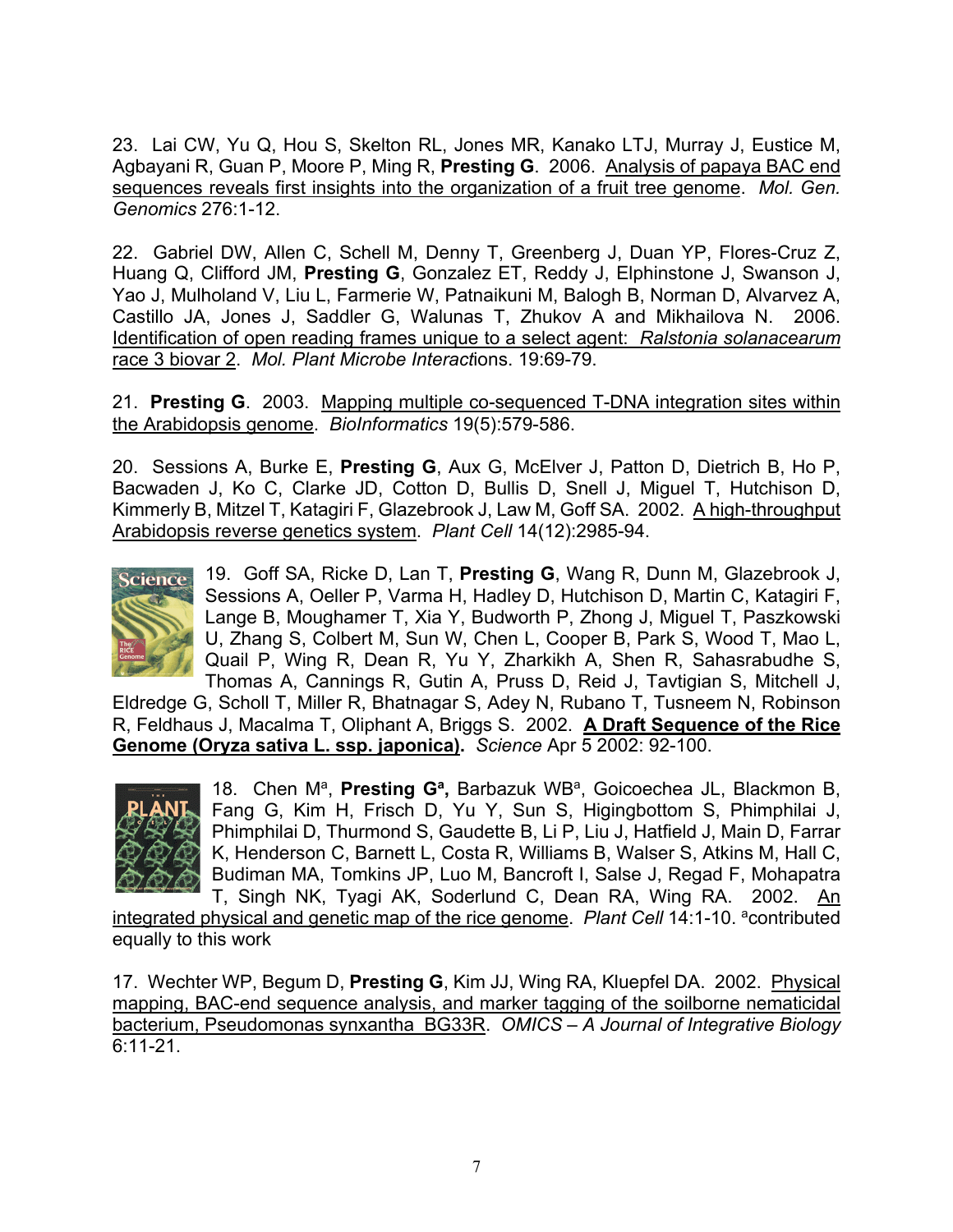16. Hudakova S, Michalek W, **Presting G**, ten Hoopen R, dos Santos K, Jasencakova Z, Schubert I. 2001. Sequence organization of barley centromeres. *Nucl. Acids Res.* 29:5029-5035.

15. Cheng Z, **Presting G**, Buell CR, Wing RA, Jiang J. 2001. High-resolution pachytene chromosome mapping of bacterial artificial chromosomes anchored by genetic markers reveals the centromere location and the distribution of genetic recombination along chromosome 10 of rice. *Genetics* 157:1749-57.

14. Draye X, Lin YR, Qian XY, Bowers JE, Burow GB, Morrell PL, Peterson DG, **Presting G**, Ren SX, Wing RA and Paterson AH. 2001. Toward integration of comparative genetic, physical, diversity, and cytomolecular maps for grasses and grains, using the sorghum genome as a foundation. *Plant Physiol*. 125:1325-41.

13. Mao L, Wood T, Yu Y, Budiman MA, Woo S, Sasinowski M, **Presting G**, Frisch D, Goff S, Dean R and Wing R. 2000. Rice transposable elements: a survey of 73,000 sequence-tagged connectors. *Genome Res*. 7:982-90.

12. Houben A, Wako T, Furushima-Shimogawara R, **Presting G**, Kunzel G, Schubert I and Fukui K. 1999. The cell cycle dependent phosphorylation of histone H3 is correlated with the condensation of plant mitotic chromosomes. *Plant Journal* 18:675-679.

11. **Presting G**, Malysheva L, Fuchs J and Schubert I. 1998. A Ty3/GYPSY retrotransposon-like sequence localizes to the centromeric region of cereal chromosomes. *Plant Journal* 16:721-728.

10. **Presting G**, Frary A, Pillen KP and Tanksley SD. 1996. Telomere-homologous sequences occur near the centromeres of many tomato chromosomes. *Mol. Gen. Genet*. 251:526-531.

9. Frary A, **Presting G** and Tanksley SD. 1995. Molecular mapping of the centromeres of tomato chromosomes 7 and 9. *Mol. Gen. Genet*. 250:295-304.

8. Ori N, Eshed Y, Paran I, **Presting G**, Aviv D, Tanksley SD, Zamir D and Fluhr R. 1997. The I2C family from the wilt disease resistance locus I2 belongs to the nucleotide binding, leucine-rich repeat family of plant resistance genes. *Plant Cell* 9:521-532.

7. **Presting G**, Smith OPS and Brown CR. 1995. Resistance to potato leafroll virus in potato plants transformed with the coat protein gene or with vector control constructs. *Phytopathology* 85:436-442.

6. **Presting G** and Helgeson JP. 1994. Media and protocols for the isolation of independent mutants and transformants from *Nicotiana plumbaginifolia* protoplasts. *Plant Science* 99:211-221.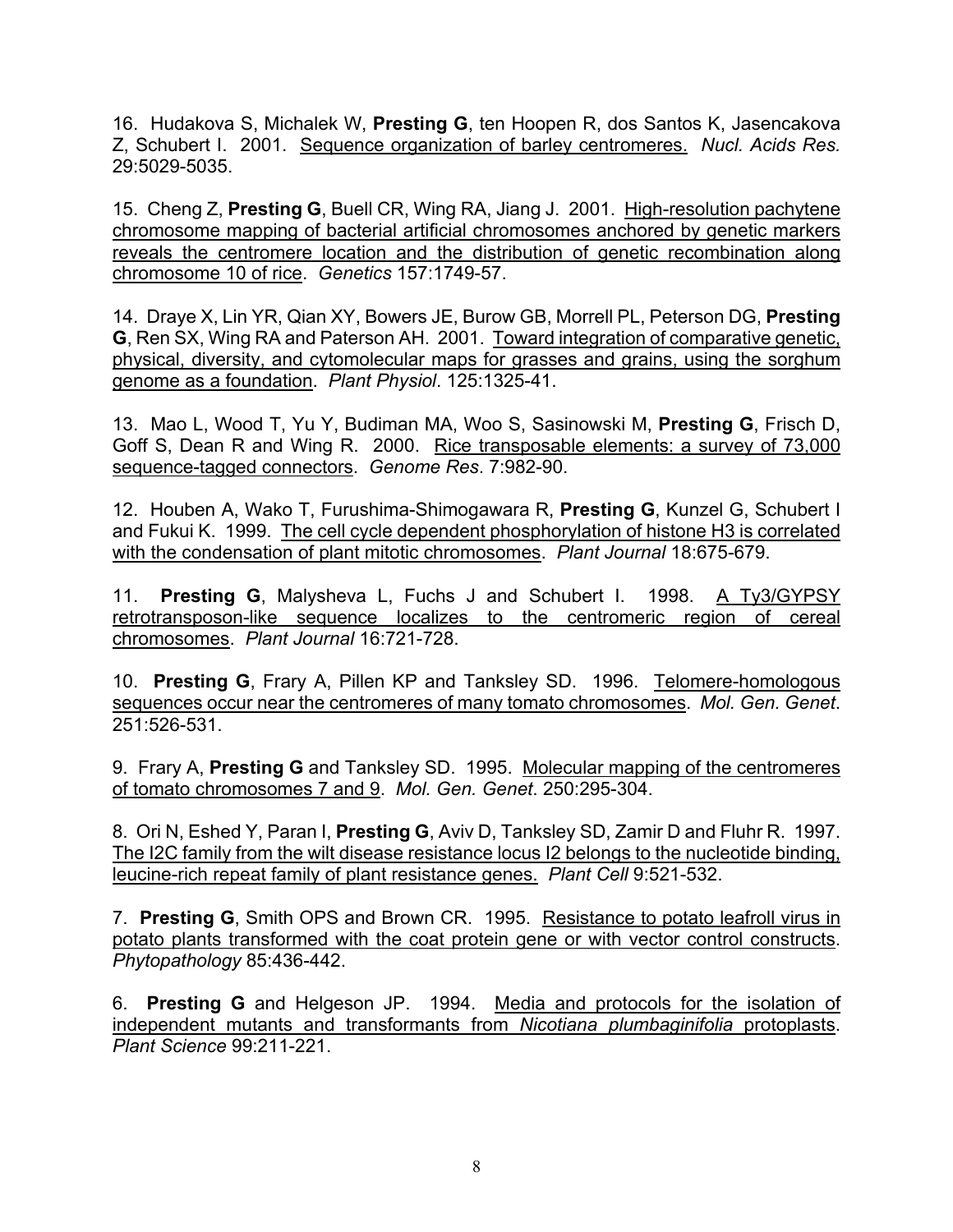Leadership Roles (Committees, Boards, Advisory, etc.)

#### **Peer Review** for:

*Biotechniques BMC Bioinformatics BMC Genome Biology* (IF=14.0) *BMC Genomics BMC Plant Biology Botany Chromosoma Chromosome Research Current Opinion in Plant Biology* (IF=7.5) *G3: Genes|Genomes|Genetics Genes Genome Research* (IF=10.1) *J Biomedicine & Biotechnology Journal of Heredity Molecular Biology and Evolution* (IF=14.8) *Nature Communications* (IF=11.9) *New Phytologist* (IF=7.4) *Peer J Plant Cell* (IF=8.6) *Plant Journal Plant Molecular Biology Plant Physiology Proceedings of the National Academy of Sciences* (IF=9.6) *Scientific Reports*

### **Grant Proposal Review**:

Panel member for the \$50M **NSF Plant Cyberinfrastructure** iPlant project review - 2012 External reviewer for the **Austrian Science Foundation** (1 year) **Czech Science Foundation** (2 years) **German National Science Foundation** (3 years) Panel member for a **Plant Genome Program (NSF)** site visit and project review (1 year) Panel member for a **Plant Genome Program (NSF)** mid-project review (1 year) External reviewer for **NSF Plant Genome** program (5 years) External reviewer for **NSF MCB** program (4 years)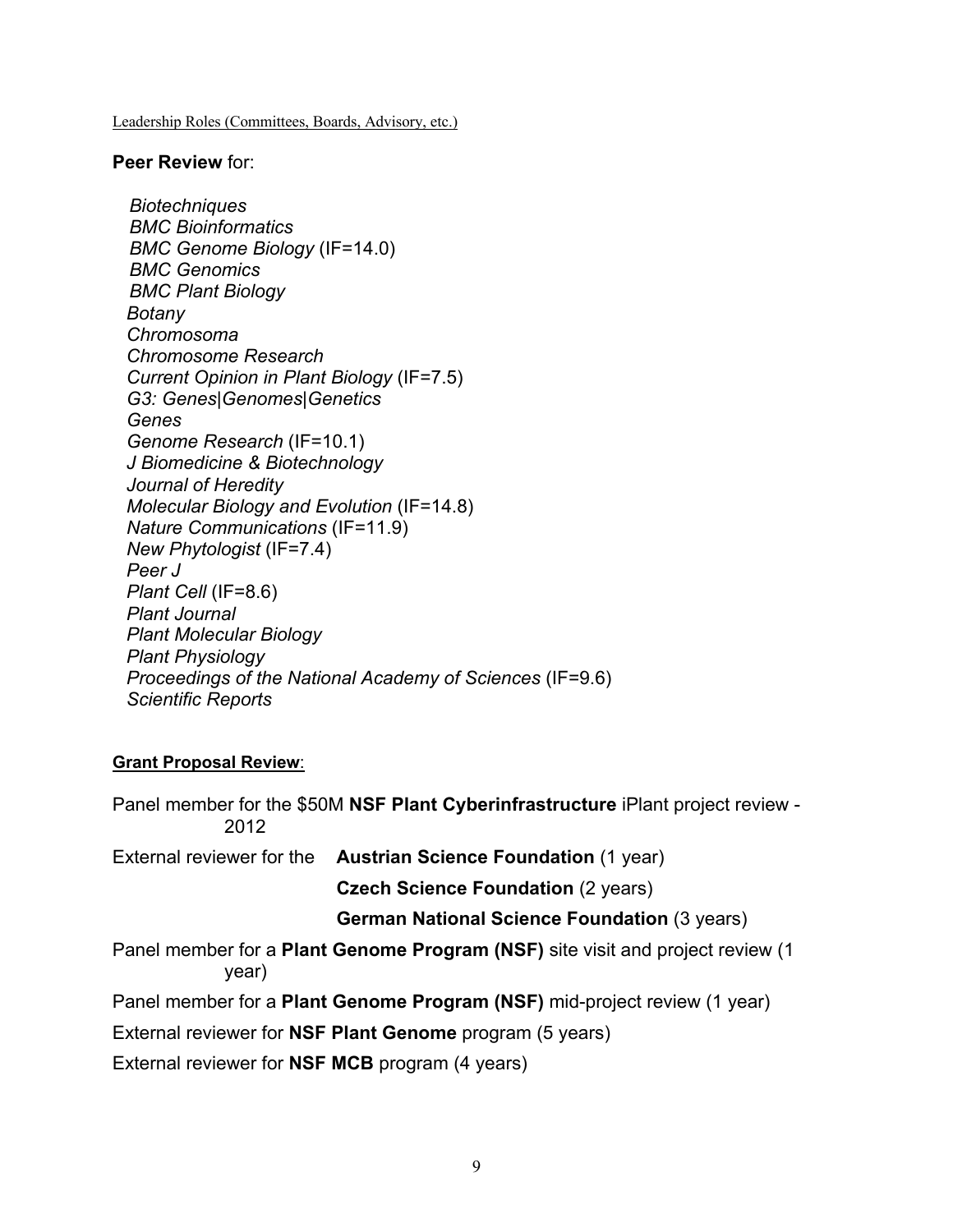Panel member for the **USDA-CAP** program (panel meeting and reverse site visit) (1 year)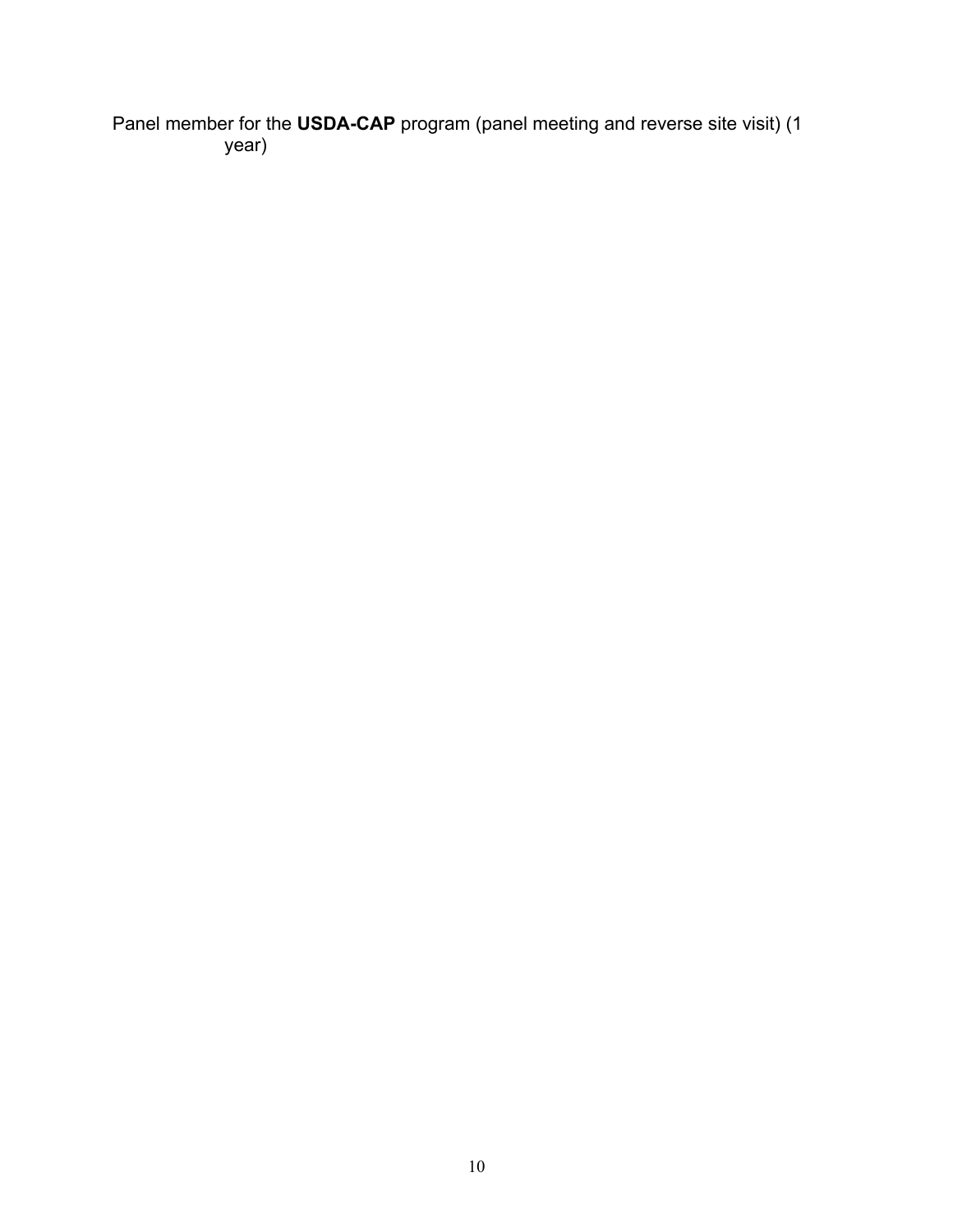# **University of Hawaii**

**Organizer** of an "*iPlant Computational Tools and Services workshop Workshop"* on the UH Manoa campus (28 registered attendees) . . . . . . . . . . . . . . . . December 2012

#### **Search Committees** for:

| Entomology faculty, Dept. of Plant and Environmental Protection Science 2019    |  |
|---------------------------------------------------------------------------------|--|
|                                                                                 |  |
| Soil Microbiologist faculty, Dept. of Tropical Plant and Soil Science 2015      |  |
| Insect Vector faculty, Dept. of Plant and Environmental Protection Science 2013 |  |
| Plant Breeder faculty, Dept. of Tropical Plant and Soil Science 2011-2012       |  |
| Dean of the College of Tropical Agriculture and Human Resources 2009-2010       |  |

### **Other Departmental or Campus Committees**:

| PEPS/TPSS Curriculum Committee Ag Genetics & Genomics 2014 - present                 |  |  |  |  |
|--------------------------------------------------------------------------------------|--|--|--|--|
|                                                                                      |  |  |  |  |
|                                                                                      |  |  |  |  |
|                                                                                      |  |  |  |  |
|                                                                                      |  |  |  |  |
|                                                                                      |  |  |  |  |
| Vice Chancellor for Research UH Undergraduate Student Summer Research Awards         |  |  |  |  |
|                                                                                      |  |  |  |  |
| <b>College of Tropical Agriculture and Human Resources Faculty Senate  2011-2013</b> |  |  |  |  |
|                                                                                      |  |  |  |  |
|                                                                                      |  |  |  |  |

**Judge** for the annual College of Tropical Agriculture and Human Resources Student Symposium Poster (annually from 2004 - 2019) and Oral (annually from 2005 - 2007) Sessions.

| <b>Graduate Students</b>            |                            |                           |
|-------------------------------------|----------------------------|---------------------------|
| Category                            | Current Number of Students | Number Graduated (Career) |
| <i>Chair</i> of Master's Committees |                            |                           |
| <i>Chair</i> of PhD Committees      |                            |                           |
| Member of Master's Committees*      |                            |                           |
| Member of PhD Committees*           |                            |                           |

\* Includes students enrolled in the University of Hawaii MBBE, ICS, TPSS, Microbiology, PEPS, and Oceanography, as well as the John A. Burns School of Medicine, and Universität Jena in Germany degree programs.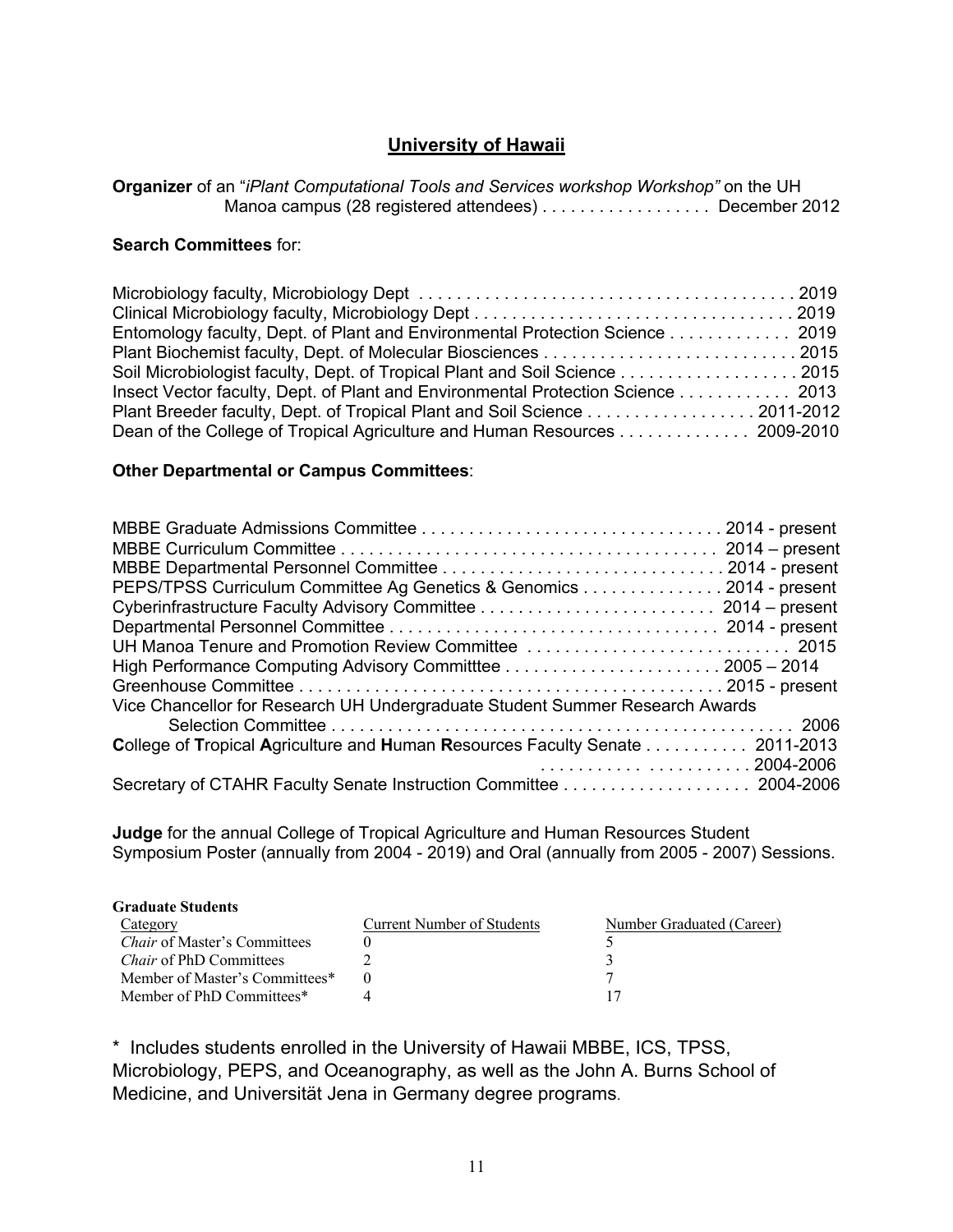#### **Grant Support**

# (*PI*, co-PI(s), **Hawaii portion of funds = \$5,609,869**)

National Science Foundation, Plant Genome - 1444624. Characterizing the interplay between maize retrotransposons and the epigenome. *Gernot Presting*. Award period: 2016-2020.

# **\$1,412,428**

National Science Foundation, Plant Genome - 0922703. Functional Genomics of Maize Centromeres. *Kelly Dawe*, Jiming Jiang, James Birchler, Gernot Presting, Jeff Ross-Ibarra. Award period: 2010-15.

**\$1,152,127** (Total: \$5,014,464)

National Science Foundation, DEB Systematic Biology and Biodiversity Inventories - 0841734. Collaborative Research: Biodiversity Survey of Freshwater Algae of the Hawaiian Islands. *Alison Sherwood*, Rex Lowe, J. Patrick Kociolek, Jeffrey Johansen, Gernot Presting. Award period: 2009-2014. **\$499,700** (Total: ~\$905,000)

EPSCoR – REAP. Functional genomics in a Kilauea lave cave microbial mat. *Stuart Donachie*, Gernot Presting, John Berestecky, Mark Brown. Award period: 2007. **\$25,000**

EPSCoR – REAP. Characterizing brown algal biodiversity of Hawaiian marine habitats. *Alison Sherwood*, Gernot Presting. Award period:2007. **\$19,935**

Hawaii Coral Reef Initiative. Characterizing green algal biodiversity of Hawaiian reef and estuarine communities. *Alison Sherwood*, Gernot Presting. 2007. **\$85,679**

USDA-TSTAR. A DNA barcode database for native and invasive plant species of Hawaii. *Gernot Presting*. 2006-2009.

## **\$233,686**

National Science Foundation, Biodiversity Surveys and Inventories - 0542608. Biodiversity of the Rhodophyta of the Hawaiian Islands. *Alison Sherwood*, Gernot Presting. 2006-2009.

## **\$599,999**

USDA-TSTAR. Genomic barcoding of phytopathogenic bacteria important to Hawaiian agriculture. *Gernot Presting*, Anne Alvarez. 2005-2008. **\$208,525**

Maui High Performance Computing Center – Student Engagement Grant. Phylogenetic Profiling of the Arabidopsis Genome. *Gernot Presting*. 2005. **\$25,008**

National Science Foundation, Plant Genome - 0421671. Functional Genomics of Maize Centromeres. *Kelly Dawe*, Wayne Parrott, Jiming Jiang, James Birchler, Gernot Presting. Award period: 2004-09.

**\$1,140,162** (Total: \$5,602,925)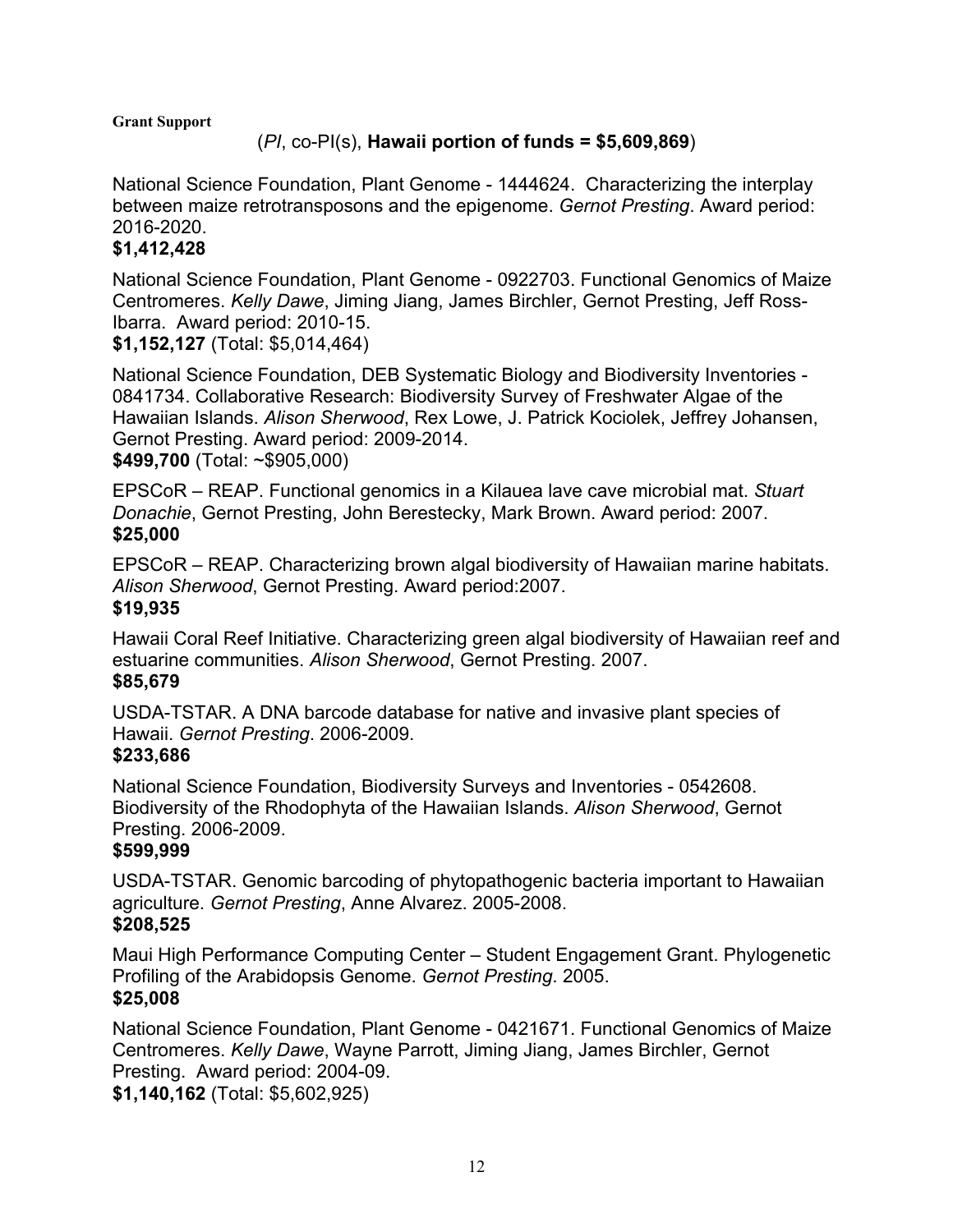USDA-Tropical/subtropical agricultural research. Papaya BAC end sequencing. *Gernot Presting*, Ray Ming, Paul Moore. 2004-2007. **\$207,620**

#### **Presentations at Conferences**

**Presting G.** 2021.Timing is Everything – What Ten Thousand Years of Maize Breeding Reveal About Centromere DNA Evolution. *The Socially Distant Centromere Meeting* (online only version of the *Gordon Research Conference on Centromere Biology*), June 15<sup>th</sup>, online.

**Presting G.** 2020.A centromere's perspective on genetic recombination. *International Plant and Animal Genome Conference*, January 11-15, San Diego, CA, USA.

Kevin Schneider S., Wolfgruber T., Xie Z., Laspisa D., **Presting G.** 2019. Neocentromeres and the Role of Retrotransposons in Maize Centromere Function. *International Conference of Plant ChromosomeEngineering and Functional Genomics for Breeding*, June 3-5, Beijing, China.

**Presting G.** 2018. The Role of Retrotransposons in Maize Centromeres. International Plant and Animal Genome Conference, January 13-17, San Diego, CA, USA.

**Presting G.** 2017. Neocentromere formation and rapid turnover of centromere repeats are linked to maize domestication. International Plant and Animal Genome Conference, January 14- 18, San Diego, CA, USA.

**Presting G.** 2016. Resolving the centromere paradox – microevolution of centromeric DNA repeats. *58th Maize Genetics Conference*, March 17-20, Hyatt Regency Riverfront, Jacksonville, FL, USA.

**Presting** G. 2015. Impacts of maize domestication and breeding on neocentromere formation. *International Plant and Animal Genome Conference,* January 10-14, San Diego, CA, USA.

**Presting G.** 2014. The role of centromeric retrotransposons in centromere function. *Gordon Research Conference Centromere Biology Meeting*, July 27 – August 1, Waltham, MA, USA.

**Presting G.** 2013. Getting Hitched: retrotransposons, chromosome movement and centromere drive. *55th Maize Genetics Conference*, March 14-17, Pheasant Run, St. Charles, IL, USA.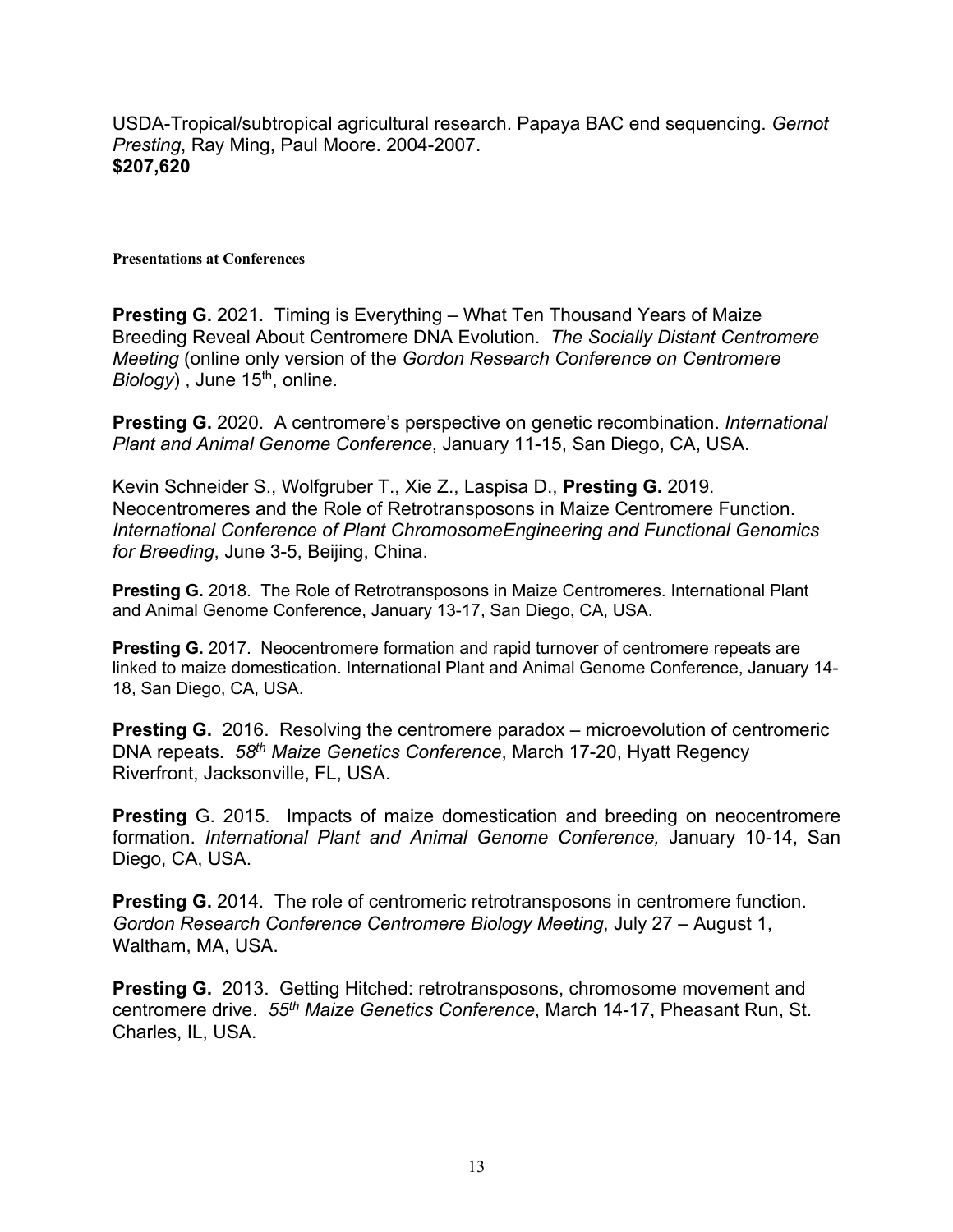**Presting G.** 2013. The interplay of centromeric retrotransposons with their host genome. *International Plant and Animal Genome Conference,* January 12-16, San Diego, CA, USA.

**Presting G**. 2010. Maize centromeres are dynamic loci that are shaped by retrotransposons. *International Plant and Animal Genome Conference,* January 9-13, San Diego, CA, USA.

**Presting G**. 2009. Evolution of maize centromeres as revealed by their physical maps. *51st Maize Genetics Conference*, March 12-15, Pheasant Run, St. Charles, IL, USA.

**Presting G**, Lawrence C, Bennetzen J, Fu Y, Uphaus J, Brendel V. 2009. Panel: Community Forum on Gene Annotation: What's Next? Chair: Mike Muszynski. *51st Maize Genetics Conference*, March 12-15, Pheasant Run, St. Charles, IL, USA.

**Presting G**. 2007. Analysis of papaya BAC end sequences: insights into the organization of a tree fruit genome. *International Plant and Animal Genome Conference,* January 12- 17, San Diego, CA, USA.

Lange BM, **Presting G**. 2004. Tools and approaches for surveying the metabolic capabilities of rice. *Second International Smposium of Rice Functional Genomics*, November 15-17, Tucson, AZ, USA.

Lange BM, **Presting G**. 2003. Genomic survey of metabolic pathways in rice. *Annual conference of the Phytochemical Society of North America*, August 10-13, Peoria, IL, USA.

**Presting G**, Budiman MA, Wood T, Yu Y, Kim HR, Goicoechea JL, Fang E, Blackman B, Jiang J, Woo SS, Dean RA, Frisch D, Wing RA. 2000. A framework for sequencing the rice genome. *Symposium on Rice biotechnology: improving yield, stress tolerance and grain quality, held at the International Rice Research Institute (IRRI), Los Baños, Laguna, The Philippines,* March 27-29.

**Presting G**. 2000. Comparative Genomics. *Workshop speaker at 42nd Annual Maize Genetics Conference*, March 16-19, Coeur D'Alene, ID, USA.

**Presting G**, Frisch D, Wood T, Yu Y, Woo S-S, Luo M-Z, Budiman A, Kim HR, Fang E, Blackmon B, Goicoechea JL, Walser S, Farrar K, Higingbottom S, Thurmond S, Dean R, Wing R. 2000. The CUGI rice genome framework project and its application towards development of a sequence ready physical map of chromosome 10. *Plant & Animal Genome VII*, January 9-12, San Diego, CA, USA*.*

## OTHER INVITED ORAL PRESENTATIONS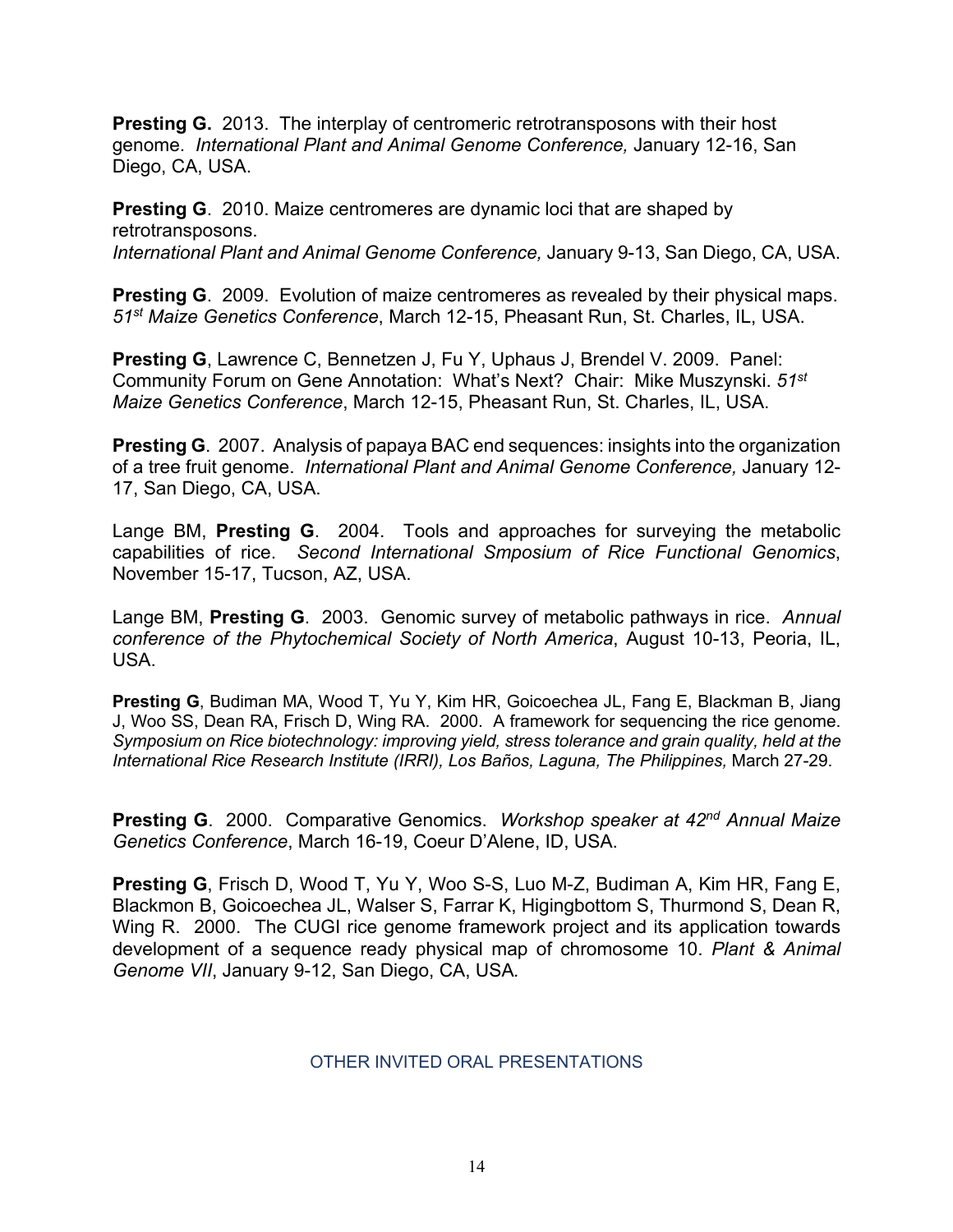**Presting G.** 2015. The role of retrotransposons in centromere function. June 11. *Rutgers University,* New Brunswick, NJ, USA.

**Presting G.** 2015. The role of retrotransposons in centromere function. May 21. *University of Florida*, Gainesville, FL, USA.

**Presting G.** 2014. Maize Centromeres. March 12. *Chinese Academy of Sciences*, Beijing, China.

**Presting G.** 2013. Maize Centromeres. *Interdisciplinary Plant Group Seminar Series at University of Missouri*, April 8, Columbia, MO, USA.

**Presting G.** 2011. Maize Centromeres - what charting the "final frontier" tells us about genome evolution and epigenetics. *Institute of Biological Chemistry at Washington State University*, October 6, Pullman, WA, USA.

**Presting G.** 2011. DNA-based Identification of Plant-Associated Bacteria. *Western Region Deans and Directors Meeting – Waves of Change*. July 11, Hilton Waikiki Beach, Honolulu, HI, USA.

**Presting G.** 2006. Comparative Genomics in Plants and Microbes. *Bioinformatics Colloquium, John A. Burns School of Medicine, University of Hawaii at Manoa*, November 28, Kaka`ako, Honolulu, HI, USA.

**Presting G**, Sherwood A, Rubinoff D. 2006. DNA barcoding: an introduction and critical discussion. *Departmental Seminar Series, Botany Department, University of Hawaii at Manoa*, November 8, Manoa, Honolulu, HI, USA.

**Presting G**. 2006. Sequencing the Papaya Genome: What Every Papaya Grower Should Know About the Papaya Sequencing Effort! *42nd Annual Hawaii Papaya Industry Association Conference*, September 22, Honolulu, HI, USA.

**Presting G.** 2005. Plant Comparative Genomics. *Departmental Seminar Series, MBBE Department, University of Hawaii at Manoa,* November 8, Manoa, Honolulu, HI, USA.

**Presting G.** 2004. Comparative Plant Genomics. *Departmental Seminar Series, Botany Department, University of Hawaii at Manoa*, November 8, Manoa, Honolulu, HI, USA.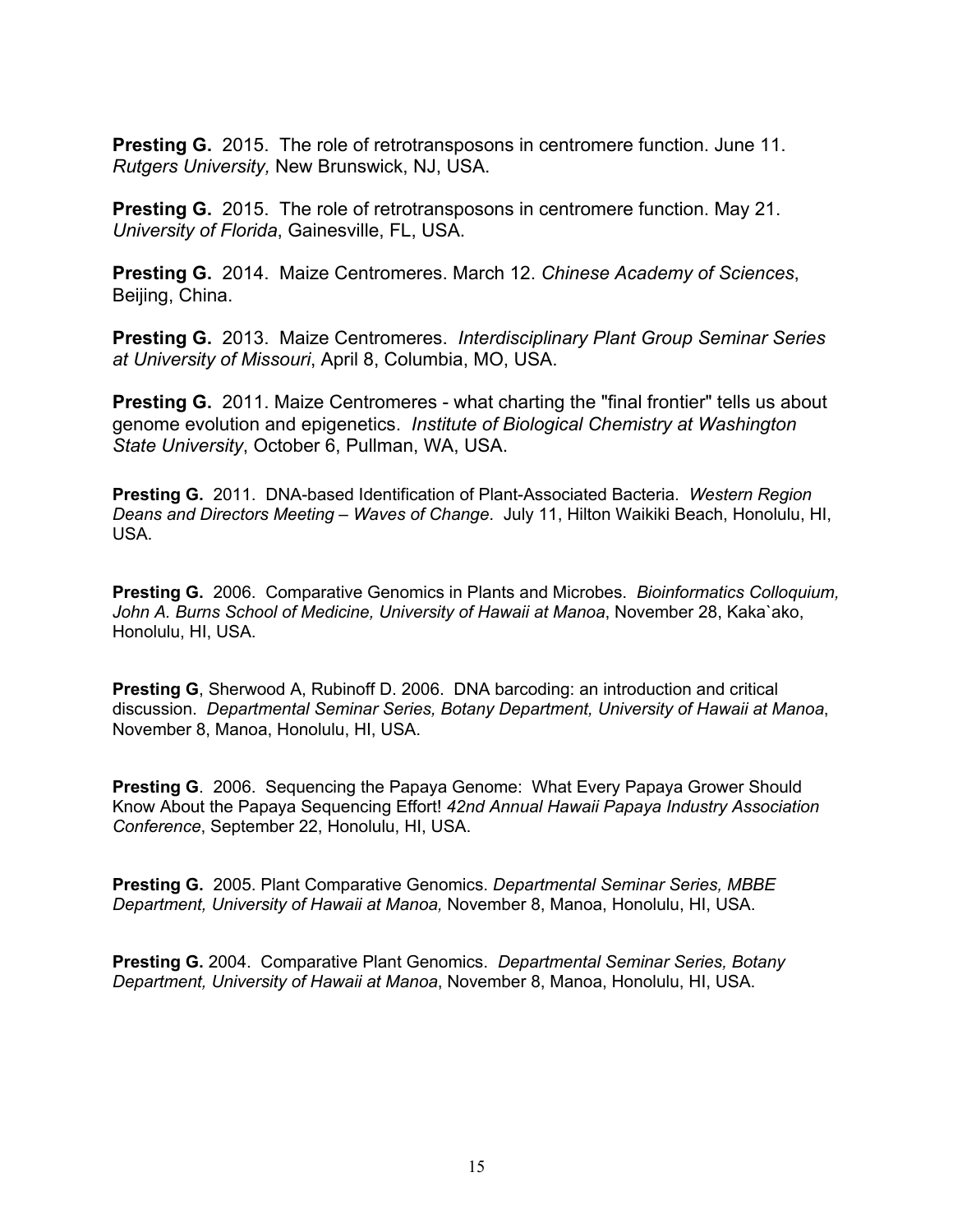## STUDENT ORAL PRESENTATIONS

Keahonui Kam. 2021. Targeting Specificity of Centromeric Retrotransposons. *Aloha 2021 Fall Undergraduate Showcase*, December 10, Honolulu, HI, USA.

Watanabe G, Banasihan J, Hennig F, Yang E, Roberson S, Tello J, Shontell R, Presting G. 2018. Delivering Transgenes to Corn Centromere. *iGEM Jamboree,* October 25-28, Boston, MA, USA.

Shi J, Wolf S, Wolfgruber TK, **Presting G**, Dawe RK. 2009. Recombination within centromere cores. *51st Maize Genetics Conference*, March 12-15, Pheasant Run, St. Charles, IL, USA.

Schneider KL, Marrero G, Alvarez A, **Presting G**. 2009. Comparative Analysis of Whole Bacterial Genomes and Derivation of RIF, a DNA Marker for the Identification of Unknown Bacterial Phytopathogens. *CTAHR Symposium*, April 3-4, Honolulu, HI, USA. **Runner-up Best PhD oral presentation.**

Sharma A, Wolfgruber TK, Schneider KL, **Presting G**. 2009. Characterization of Centromeric Retrotransposons in Corn. *CTAHR Symposium*, April 3-4, Honolulu, HI, USA.

Salazar K, Kwan G, Ruzicka M, Callahan S, Gautz L, **Presting G**. 2009. A BioBrick toolkit for cyanobacteria. *CTAHR Symposium*, April 3-4, Honolulu, HI, USA. **Winner MBBE best undergraduate presentation.**

Wolfgruber TK, Sharma A, Schneider K, **Presting G**. 2008. Sequence characteristics of corn centromeres. *CTAHR Symposium*, April 11-12, Honolulu, HI, USA. **Winner best MBBE paper.**

Sharma A, Wolfgruber TK, Schneider K, **Presting G**. 2008. Periodic bursts in retrotransposition activity of CRM1 subfamily due to generation of novel recombinant subtypes. *CTAHR Symposium*, April 11-12, Honolulu, HI, USA.

Nakashima M, Morden C, **Presting G**. 2008. Development of a DNA Barcode Database for Endemic, Indigenous, and Non-native Hawaiian Plants. *CTAHR Symposium*, April 11-12, Honolulu, HI, USA.

Wechter P, Levi A, Kluepfel D, **Presting G**. 2007. Microarray analysis: Uses and limitations. *American Society for Horticultural Sciences Southern Region 67th Annual Meeting*, February 3-5, Mobile, AL, USA.

Sherwood AR, **Presting G**. 2006. Universal primers amplify a plastid marker for biodiversity assessment of eukaryotic algae and cyanobacteria. *60th Annual Meeting of the Phycological Society of America*, July 6-12, Juneau, AK, USA.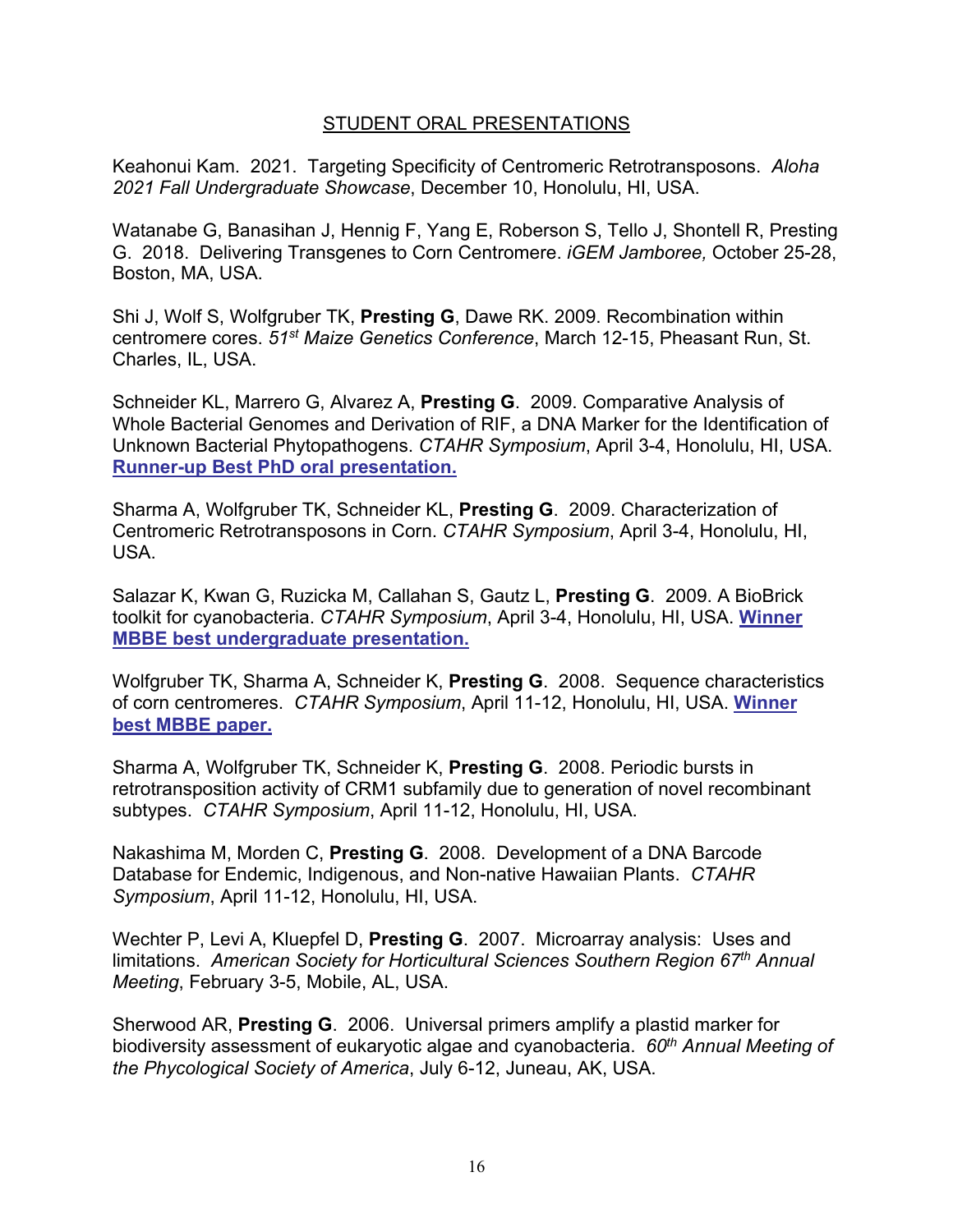Ewing, A, **Presting G**. 2006. Elucidation of *Xanthomonas* subspecies relationships using comparative genomics. *CTAHR Symposium*, April 7-8, Honolulu, HI, USA. **Winner best conference paper.**

Lai CW, Yu Q, Hou S, Skelton RL, Jones MR, Lewis KLT, Murray J, Eustice M, Agbayani R, Guan P, Moore P, Ming R, **Presting G**. 2006. Analysis of papaya BAC end sequences reveals first insights into the organization of a tree-fruit genome. *CTAHR Symposium*, April 7-8, Honolulu, HI, USA.

Eustice M, Lai CWJ, Yu Q, **Presting G**, Moore P, Ming R. 2006. Variation of microsatellite markers among selected papaya varieties. *CTAHR Symposium*, April 7-8, Honolulu, HI, USA. **Third Prize MS oral presentation.**

# STUDENT POSTER PRESENTATIONS

Shontell, Ryan H1; Presting, Gernot G. 2019. Understanding centromeric retrotransposons I – identification of protease cut sites and assembly of virus-like particles. *61st Annual Maize Genetic Conference*, March 14-17, Union Station, St. Louis, MO, USA.

Laspisa D, Schneider KL, Presting G. 2019. The landscape of Zea mays centromeres and pericentromeres. *61st Annual Maize Genetic Conference*, March 14-17, Union Station, St. Louis, MO, USA.

Schneider KL, Laspisa D, Presting G. 2017. Centromeric Genes of Maize. *59th Annual Maize Genetic Conference*, March 9-12, Union Station, St. Louis, MO, USA.

Laspisa D, Schneider KL, Wolfgruber TK, Jiao Y, Ware D, Maize B73 AGPv4 Consortium, Presting, G. 2017. Improving Maize Centromere Sequences of RefGen V4. *59th Annual Maize Genetic Conference*, March 9-12, Union Station, St. Louis, MO, USA.

Hojatighomi T, Schneider KL, Sharma A, **Presting G**. 2013. A Database of Maize LTR-Retrotransposons. *CTAHR/COE Symposium*, April 12-13, Honolulu, HI, USA. **Runnerup best undergraduate poster presentation.**

Schneider KL, Marrero G, Alvarez AM, **Presting G**. 2011. RIFdb: An online database for the classification of plant-associated bacteria using the computationally derived RIF marker. *American Phytopathological Society Meeting*, August 6-10, Honolulu, HI, USA.

Marrero G, Schneider KL, Alvarez AM, **Presting G**. 2011. Assembly of the draft genome of Xanthomonas axonopodis pv. dieffenbachiae strain V108LRUH1, a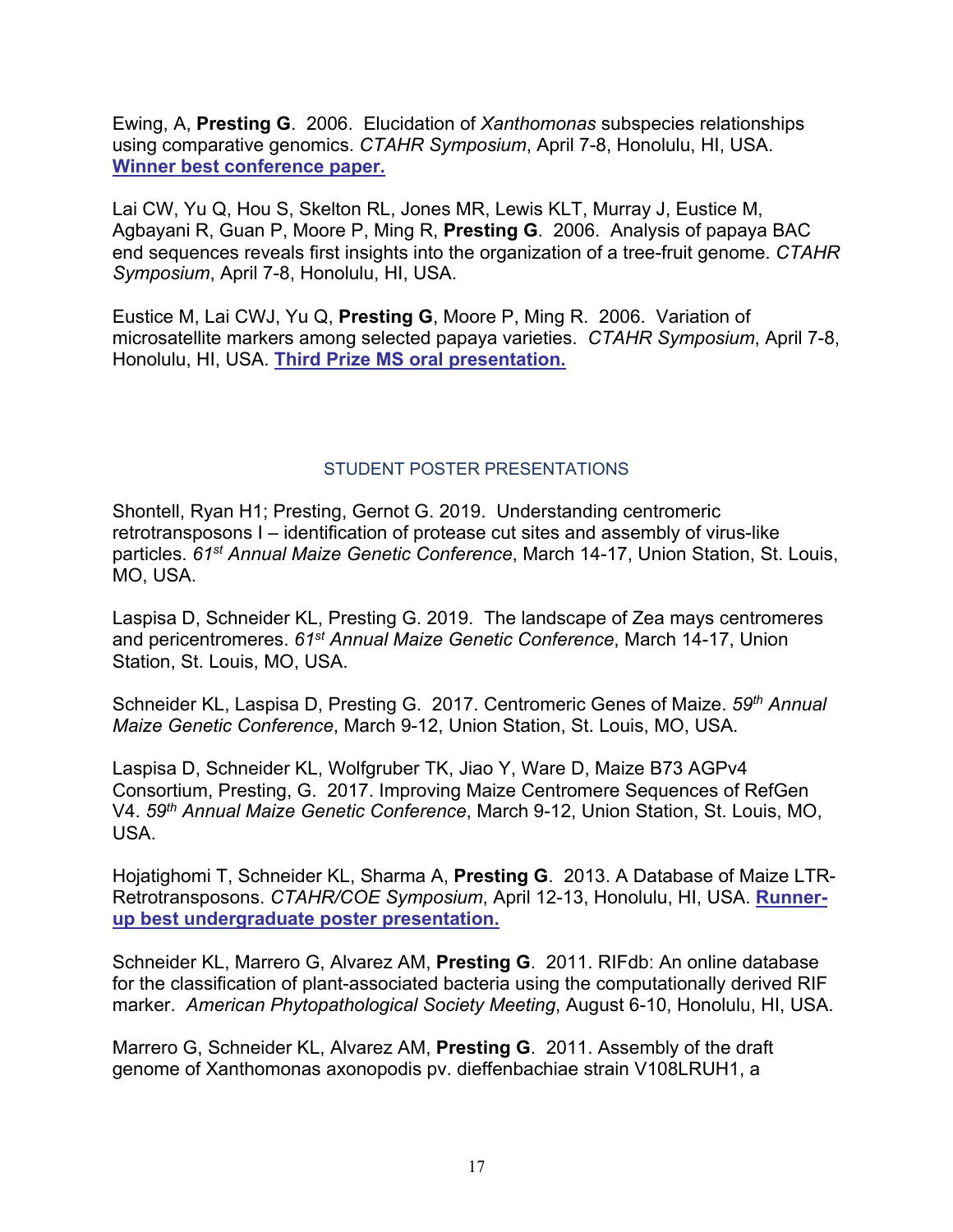bioluminescent strain highly virulent on anthurium. *American Phytopathological Society Meeting*, August 6-10, Honolulu, HI, USA.

Sharma A, Schneider KL, Wolfgruber TK, **Presting G**. 2011. Generating compete physical maps of maize centromeres. *53rd Annual Maize Genetic Conference*, March 17-March 20, Pheasant Run, St. Charles, IL, USA.

Marrero G, Schneider KL, **Presting G**. 2011. Assembly of the draft genome sequence of Xanthomonas axonopodis pv. dieffenbachiae, causal agent of bacterial blight of anthurium. *CTAHR/COE Symposium*, April 8-9, Honolulu, HI, USA.

Schneider KL, Wolfgruber TK, Sharma A, **Presting G**. 2011. How centromeric repeats influence centromere formation. *CTAHR/COE Symposium*, April 8-9, Honolulu, HI, USA.

Wang N, **Presting G**. 2011. ChimeraBrick: A New Placeholder Standard. *CTAHR/COE Symposium*, April 8-9, Honolulu, HI, USA.

Maroon-Lango CJ, Schneider KL, Turner RS, **Presting G**, Alvarez AM. 2010. Xanthomonas sacchari – a pathogen or an endophyte? *American Phytopathological Society Meeting*, August 4-8, Providence, RI, USA.

Wolfgruber TK, Sharma A, Schneider KL, **Presting G**. 2009. Graphic representation of maize centromere 2 using custom annotation software. *American Society of Plant Biology Meeting*, July 18-22, Honolulu, HI, USA.

Sharma A, Wolfgruber TK, **Presting G**. 2009. Identification and characterization of centromeric retrotransposons in maize. *American Society of Plant Biology Meeting*, July 18-22, Honolulu, HI, USA.

Schneider KL, Marrero G, Alvarez AM, **Presting G**. 2009. Comparative analysis of whole bacterial genomes and derivation of RIF, a DNA identification marker for bacterial phytopathogens. American Phytopathological Society Meeting, August 6-10, Honolulu, HI, USA.

Schneider KL, Wolfgruber TK, Lee H, Sharma A, Jiang J, **Presting G**. 2009. Delineation of the Functional Maize Centromeres by Chromatin Immunoprecipitation. *American Society of Plant Biology Meeting*, July 18-22, Honolulu, HI, USA.

Wang N, Sherwood AR, Kurihara A, Conklin KY, Sauvage T, **Presting G**. 2009. HADB: The Hawaiian Algal Database. *CTAHR Symposium*, April 3-4, Honolulu, HI, USA.

Wolfgruber TK, Sharma A, Schneider K, Allison JMD, **Presting G**. 2009. Comparison of centromeric DNA sequences between Zea mays (maize) chromosomes reveals high sequence variability despite conserved function. *CTAHR Symposium*, April 3-4, Honolulu, HI, USA.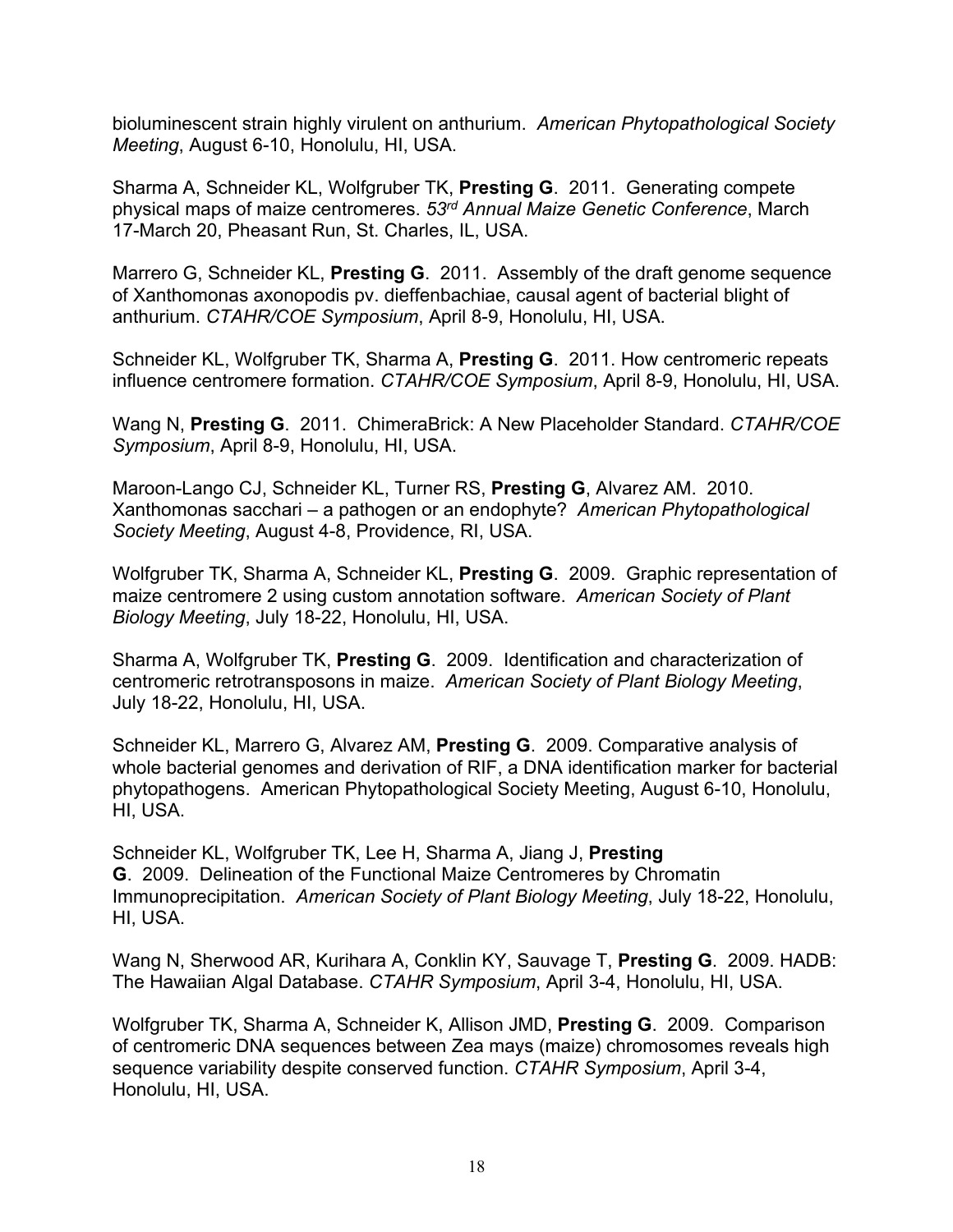Nakashima M, Wolfgruber T, and **Presting G**. 2009. Understanding Satellite Sequence Evolution in Corn. *CTAHR Symposium*, April 3-4, Honolulu, HI, USA.

Schneider K, Alvarez A, **Presting G**. 2008. DNA markers for identification of the bacterial phytopathogens Clavibacter, Erwinia, Ralstonia, and Xanthomonas. *American Phytopathological Society Centennial Meeting*, July 26-30, Minneapolis, MN, USA.

Schneider K, Alvarez A, **Presting G**. 2008. DNA markers for identification of four phytopathogenic bacteria. *CTAHR Symposium*, April 11-12, Honolulu, HI, USA. **Runner-up best PhD poster presentation.**

Wolfgruber T, Sharma A, Shi J, Lee H, Schneider K, Allison J, Saski C, Tomkins J, Jiang J, Dawe K, **Presting G**. 2008. Sequence composition of functional maize centromeres. *50th Annual Maize Genetic Conference*, February 27-March 01, Washington DC, USA.

Topp C, **Presting G**, Dawe K. 2008. xChIP combined with deep sequencing to reconcile the functional maize centromere with its DNA sequence. *50th Annual Maize Genetic Conference*, February 27-March 01, Washington DC, USA.

Sharma A, Wolfgruber TK and **Presting G**. 2008. Identification, abundance, activity and phylogenetic relationships of centromeric retrotransposons of maize and rice. *2nd International Conference on Trends in Cellular and Molecular Biology*, January 5-7, Jawaharlal Nehru University, New Delhi, India.

Sherwood AR, Kurihara A, Conklin K, Sauvage T, Wang N and **Presting G**. 2007. DNA barcoding the Hawaiian read algal flora. *Second International Barcode of Life Conference*, September 17-21, Taipei, Taiwan.

Chan Y, Sherwood A and **Presting G**. 2007. Molecular Assessment of Hawaiian stream periphyton diversity using a universally amplifying plastid marker. *Joint Meeting of Phycological Society of America& International Society of Protistologists*, August 5-9, Warwick, RI, USA.

Sharma A, Wolfgruber TK and **Presting G**. 2007. Do centromeric retrotransposons determine chromosome size? *49th Annual Maize Genetics Conference*, March 22-25, Pheasant Run, St. Charles, IL, USA.

Ewing A, Schneider K and **Presting G**. 2007. Evaluation of lateral gene transfer between a plant and a plant pathogenic bacterium. *CTAHR Symposium*, April 5-6, Honolulu, HI, USA.

Schneider K, Ewing A, Alvarez A and **Presting G**. 2007. Identification of a multi-genus genomic DNA barcode in phytopathogenic bacteria. *CTAHR Symposium*, April 5-6, Honolulu, HI, USA.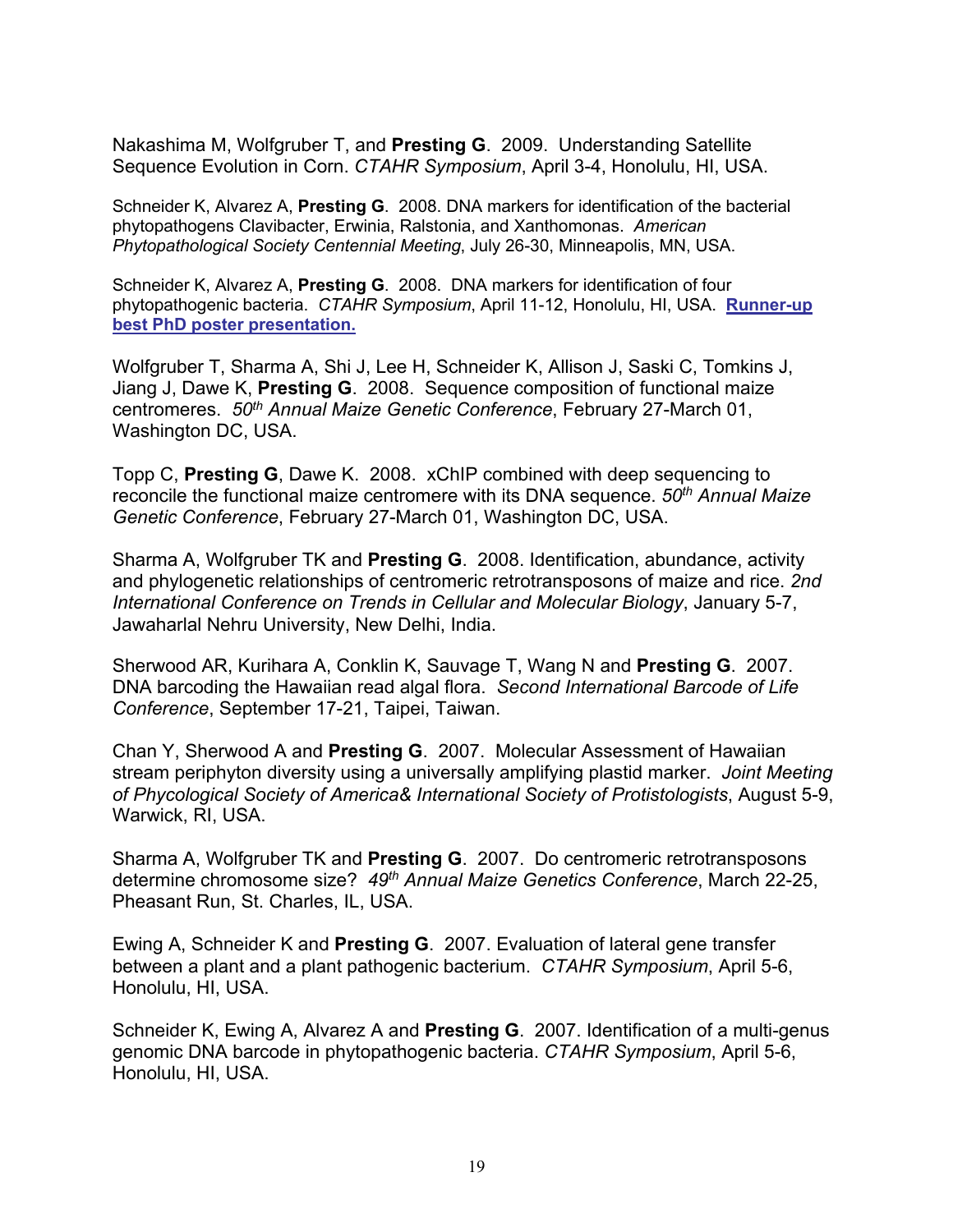Sharma A and **Presting G**. 2007. Identification and characterization of centromeric retrotransposons in maize and rice. *CTAHR Symposium*, April 5-6, Honolulu, HI, USA. **Winner, best PhD poster presentation.**

Wolfgruber TK, Sharma A and **Presting G**. 2007. Centromeric satellite repeats define individual corn centromeres and undergo local duplication events". *CTAHR Symposium*, April 5-6, Honolulu, HI, USA.

**Presting G.** 2006. Identification of conserved plastid regions through comparative genomics. *60th Annual Meeting of the Phycological Society of America*, July 6-12, Juneau, AK, USA.

Sherwood A and **Presting G**. 2006. Conservation applications of algal DNA barcodes. *Hawaii Conservation Conference*, July 26-28, Honolulu, HI, USA.

Lai CW, Yu Q, Hou S, Skelton RL, Jones MR, Kanako LTJ, Murray J, Eustice M, Agbayani R, Guan P, Moore P, Ming R, **Presting G**. 2006. Analysis of *Carica papaya* L. BAC end sequences. *Plant and Animal Genome Meeting*, January 14-18, San Diego, CA, USA.

Sharma A, Wolfgruber TK, **Presting G.** 2006. Genetic Mapping of Maize Centromeres. *CTAHR Symposium*, April 7-8, Honolulu, HI, USA.

Schneider K, Ewing A, **Presting G.** 2006. Identification of candidate DNA barcode regions in five plant pathogenic bacteria. *CTAHR Symposium*, April 7-8, Honolulu, HI, USA.

Wolfgruber T, Sharma A, Saski C, **Presting G.** 2006. Fine scale identification and characterization of centromeric regions of the maize genome. *CTAHR Symposium*, April 7-8, Honolulu, HI, USA.

Ewing A, **Presting G.** 2005. Phylogenetic profiling of Arabidopsis. *Albert L. Tester Memorial Symposium*, March 16-18, Honolulu, HI, USA.

Wolfgruber T, **Presting G.** 2005. Functional Genomics of Maize Centromeres. College of Tropical Agriculture Symposium, April 1-2, Honolulu, HI, USA.

Ewing A, **Presting G.** 2005. Phylogenetic profiling of Arabidopsis. College of Tropical Agriculture Symposium, April 1-2, Honolulu, HI, USA. **Runner-up best overall poster presentation.**

Lai CW, **Presting G.** 2005. Bioinformatic Analysis of Papaya BAC End Sequences. College of Tropical Agriculture Symposium, April 1-2, Honolulu, HI, USA. **Best MBBE poster presentation.**

Eustice M, Moore P, **Presting G**, Ming R. 2005. Microsatellite Discovery in Papaya BAC End Sequences. College of Tropical Agriculture Symposium, April 1-2, Honolulu, HI, USA.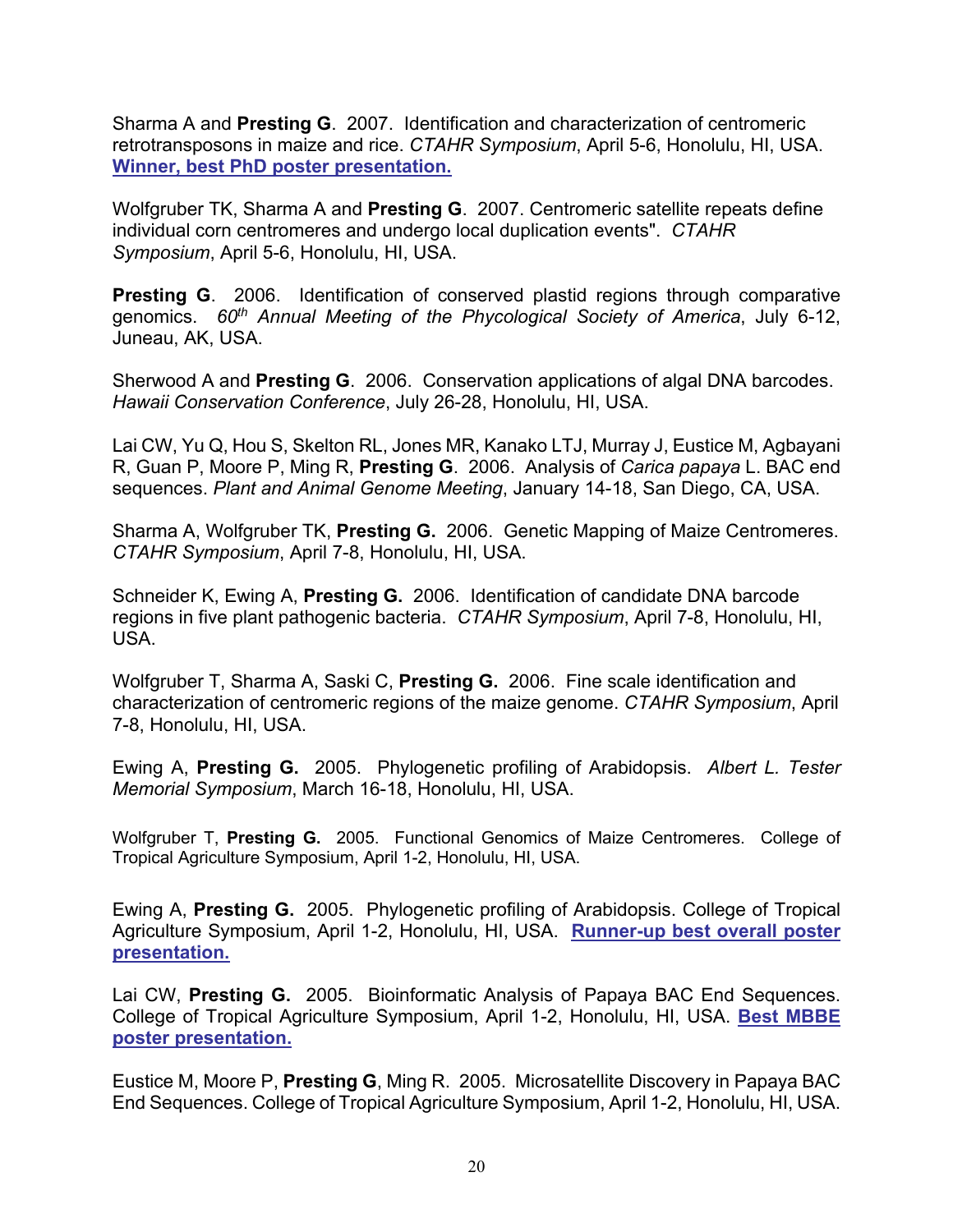## OTHER PRESENTATIONS

Presting G, Schneider KL, Laspisa DJ. 2018. Characterizing the interplay between maize retrotransposons and the epigenome. *NSF Plant Genome Awardee Meeting*, September 6-7, Arlington, VA, USA.

Presting G, Schneider KL, Wolfgruber TK, Sharma A, Xie Z, Nakashima M, Laspisa DJ. 2017. Characterizing the interplay between maize retrotransposons and the epigenome. *NSF Plant Genome Awardee Meeting*, September 7-8, Arlington, VA, USA.

Presting G, Schneider KL, Wolfgruber TK, Sharma A, Xie Z, Nakashima M, Laspisa DJ. 2016. Characterizing the interplay between maize retrotransposons and the epigenome. *NSF Plant Genome Awardee Meeting*, September 8-9, Arlington, VA, USA.

Gabriel D, Allen C, Schell M, Denny T, Huang Q, **Presting G**, Norman D, Flores Z, Reddy J, Duan YP, Elphinstone, Liu L, Farmerie W, Gonzalez E, Patnaikuni M, Balogh B, Alvarez A, Jones J, Mulholand V, Saddler G. 2005. Identification of ORFs unique to a Select Agent: *Ralstonia solanacearum* race 3 biovar 2. American Phytopathological Society.

Dawe RK, Jiang J, Birchler JA, Parrott WA and **Presting G**. 2004. Functional Genomics of Maize Centromeres. *NSF Plant Genome Awardee Meeting*, September 23-24, Arlington, VA, USA.

Manosalva P, **Presting G**, Goff S and Leach J. 2004. Isolation of the bacteria whose sequence contaminated the rice genome sequence. *American Phytopathological Society*, July 31 – August 04, Anaheim, CA, USA.

Chen M, **Presting G**, Barbazuk WB, Goicoechea, JL, Blackmon B, Fang G, Soderlund C, Dean RA, Wing R. 2002. An integrated physical and genetic map of the rice genome. *44th Annual Maize Genetics Conference*, March 14-17, Kissimmee, FL, USA.

Sessions A, Burke E, **Presting G**, Aux G, McElver J, Patton D, Dietrich B, Ho P, Bacwaden J, Ko C, Clarke JD, Cotton D, Bullis D, Snell J, Miguel D, Hutchison D, Kimmerly B, Mitzel T, Glazebrook J, Law M, Goff S. 2002. A high-throughput reverse genetics system for Arabidopsis. *13th International Conference on Arabidopsis Research*, 28 June -2 July, Seville, Spain.

Chen M, **Presting G**, Barbazuk WB, Goicoechea, JL, Blackmon B, Fang G, Higingbottom S, Soderlund C, Dean RA, Wing R. 2002. An integrated physical and genetic map of the rice genome. *Plant & Animal Genome X*, January12-16, San Diego, CA, USA*.*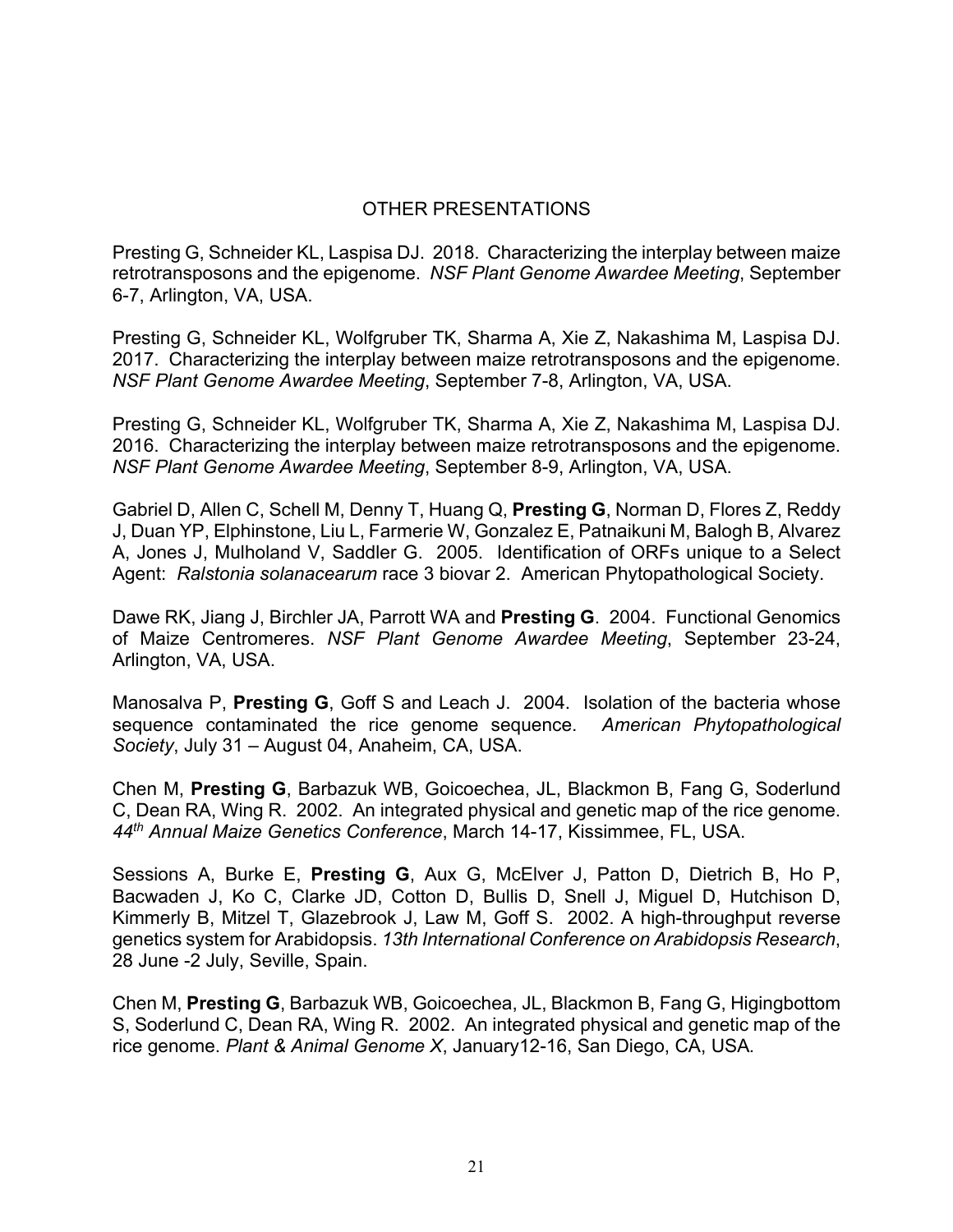ten Hoopen R, Hudakova S, **Presting G**, Michalek, W, dos Santos, K, Schleker T, Manteuffel R, Schubert I. 2002. DNA and protein components of barley centromeres. *Plant & Animal Genome X*, January12-16, San Diego, CA, USA*.*

Blackmon BP, **Presting G**, Goicoechea JL, Fang G-CE, Williams B, Phimphilai D, Phimphilai J, Frisch D, Dean RA, Wing RA. 2001. Physical mapping of rice chromosomes 3s. *Plant & Animal Genome IX*, January 13-17, San Diego, CA, USA*.*

Fang G-CE, **Presting G**, Goicoechea JL, Blackmon B, Williams B, Phimphilai D, Phimphilai J, Frisch D, Dean RA, Wing RA. 2001. Physical mapping of the rice genome. *Plant & Animal Genome IX*, January 13-17, San Diego, CA, USA*.*

Kim H, Frisch D, Yu Y, Rambo T, Henry D, Simmons J, Mao L, Thurmond S, Wood T, **Presting G**, Soderlund C, Wing RA. 2001. Physical mapping, shotgun sequencing and annotation of rice (*Oryza sativa* ssp. japonica cv. Nipponbare) chromosome 10p0.0-p3.1. *Plant & Animal Genome IX*, January 13-17, San Diego, CA, USA*.*

Cheng Z, **Presting G**, Buell CR, Wing RA, Jiang J. 2001. Development of a meiotic pachytene chromosome-based physical map of rice chromosome 10. *Plant & Animal Genome IX*, January 13-17, San Diego, CA, USA*.*

Bowers, JE, Burow GB, Kaivin C, Draye X, Hooks CA, Lemke C, Marler BS, **Presting G**, Begum D, Blackmon B, Wing RA, Paterson AH. 2001. Development of a BAC based physical map of sorghum. *Plant & Animal Genome IX*, January 13-17, San Diego, CA, USA*.*

Sasinowska H, Sasinowski M, **Presting G**, Forrester D, Hayes J. 2000. An efficient algorithm for the construction and visualization of physical maps. *Plant & Animal Genome VIII*, January 9-12, San Diego, CA, USA*.*

Kim HR, Yu Y, **Presting G**, Frisch D, Wing R. 2000. Development of a sequence-ready BAC contig of the rice (*Oryza sativa* ssp. japonica cv. Nipponbare) chromosomes 10p0.0 p3.1. *Plant & Animal Genome VIII*, January 9-12, San Diego, CA, USA*.*

**Presting G**, Woo S, Sasinowski M, Frisch D, Atkins M, Begum D, Benton J, Bishop J, Boyd C, Bruce-Carver M, Budiman M, Costa R, Fant C, Gaudette B, Gayle A, Goicoechea J, Hester J, Jenkins M, Jian Q, Johnson M, Kaewpipat, K, Kim H, Kingsbury R, Lautenschlaeger A, Lee S, Levy B, Marcoux J, Matheny S, Miller H, Miller J, Phillips K, Phimphilai D, Phimphilai J, Smith S, Thurmond S, Tomkins J, Walser S, Weathers-Higgingbottom S, Williams B, Wright E, Yu Y, Dean R, Wing R. 1999. Development of a framework for sequencing the rice genome: Fingerprinting and end sequencing of the CUGI Nipponbare BAC library. *41st Annual Maize Genetics Conference*, March 11-14, Lake Geneva, WI, USA.

Frisch D, Atkins M, Begum D, Bishop J, Blackmon B, Budiman MA, Mao L, Luo M, Miller H, Tomkins J, Yu Y, Zhu H, **Presting G**, Sasinowski M, Woo S-S, Dean R, Wing R. 1999.